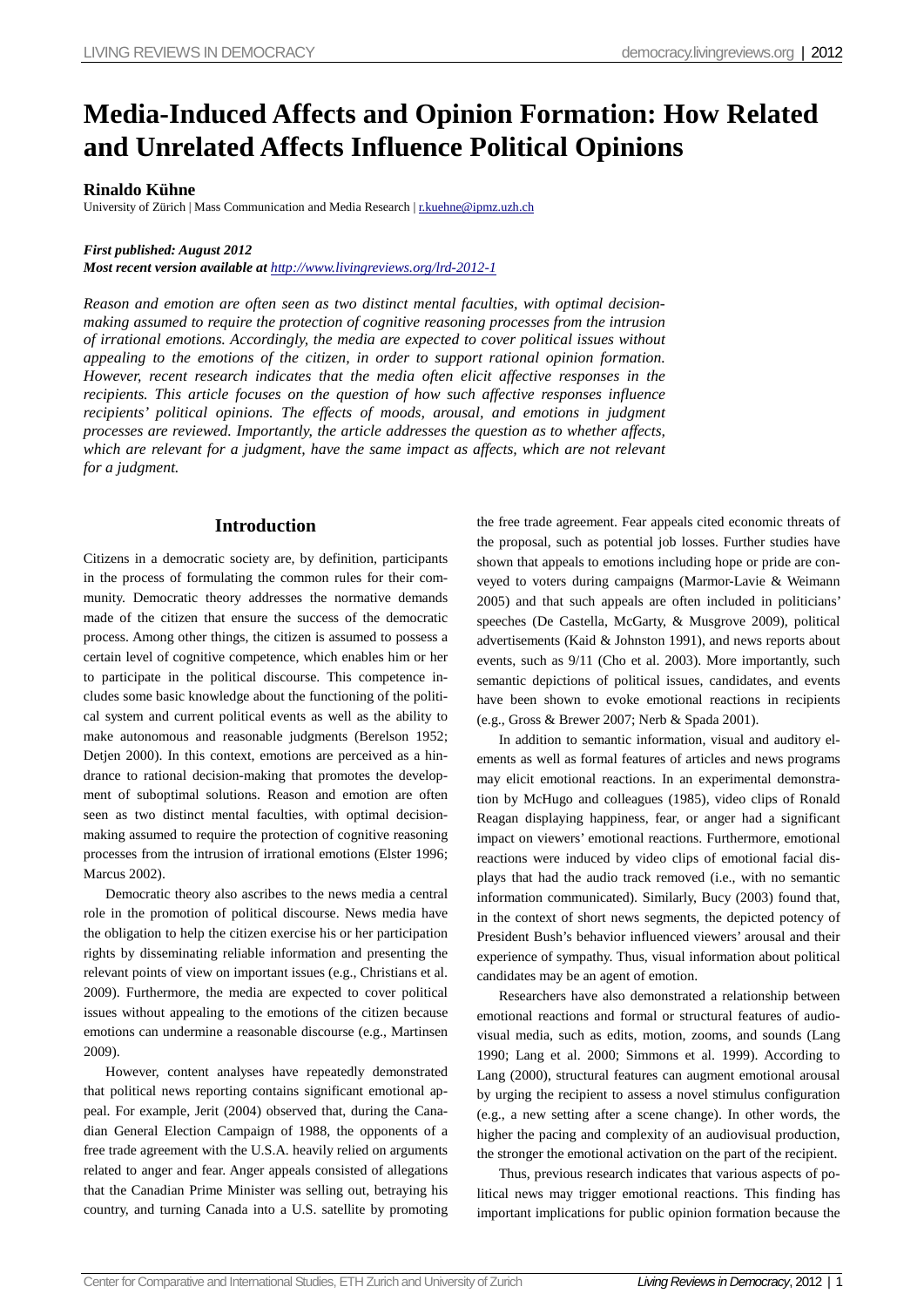media are the most important source of political information for the majority of citizens. When learning and forming opinions about political issues and candidates, citizens may regularly experience emotions with the potential to influence their judgments.

Furthermore, not only political news but also entertainment programs, commercials, and non-political news trigger emotions that might influence political judgments. For instance, Wirth, Schemer, and Matthes (2010) found that moods induced by commercials influenced the evaluation of two political news stories that were aired before and after the commercial break. This finding implies that the political reasoning process is susceptible to the influence of emotions, even those that are irrelevant to political judgment.

The numerous sources of emotional triggers in the media suggest that the influence of relevant and irrelevant affect on political opinion formation may be the rule rather than the exception. Thus, investigations of media effects on political opinions must take affective responses into account. This article addresses the ways in which media-induced affect influences political opinion formation by reviewing research on the influence of affect on judgment. The review not only addresses the attitudinal outcomes of affective influences but also considers the mechanisms that produce these effects. In particular, I focus on the differential effects of relevant versus irrelevant affect that are of particular importance for communication science, given that media may induce both types of affect. Because affective influences have traditionally been disregarded in key theories regarding the effects of mass media (cf. Schenk 2007), empirical findings from communication science and political science fields focusing on the influence of affect on opinion are still scarce (cf. Marcus, 2002; Nabi 2009; Wirth & Schramm 2005). However, psychological research has yielded substantial insight into the effects of affective states on attitudes (cf. Blanchette & Richards 2010) and the underlying processes that produce such affective influences. Accordingly, I draw primarily on psychological research to explain how affect influences political opinion formation. Whenever possible, studies from communication science and political science are included.

The review is organized as follows: First, the basic concepts of affect and cognition are defined. Next, I address the effects of media-induced affect on political judgments. In addition to empirical findings, I further discuss the underlying mechanisms and the differential influence of relevant versus irrelevant affect. The review ends with a synopsis of the central findings on the influence of affect on political opinion and a discussion of the implications associated with these findings.

## **Emotion, mood, arousal, and cognition**

Posing the question of how emotions influence political judgments implies the perception of emotion as an extraneous factor that intrudes into political thinking. The dualistic view of reason and emotion as two distinct entities has a long tradition in philosophy (cf. Ulich & Mayring 2003). In psychology, it is generally accepted to broadly distinguish between cognition and affect as two categories roughly corresponding to reason and emotion

(cf. Clore, Wyer et al. 2001; Otto, Euler, & Mandl 2000; Zajonc 1998). Nevertheless, modern psychology has struggled to arrive at clear-cut definitions of concepts such as emotion and cognition and methods of differentiating between them (LeDoux 1999; McDermott 2004). In particular, scholars vary in how they define cognition and affect. Broadly defined, cognition and cognitive processes comprise all forms of information processing and the corresponding mental representations within the brain (e.g., Bodenhausen, Macrae, & Hugenberg 2003; Lazarus 1984; Leventhal & Scherer 1987). In this account, cognition is not bound to consciousness but may function outside of an individual's awareness. Based on a more narrow definition rooted in the dualistic view of reasoning, cognition comprises all conscious thoughts, beliefs, and recollections (e.g., Marcus 2002). Such a narrow understanding of cognition emphasizes reflective and rule-based processes and deemphasizes reflexive and automatic processes (cf. Lieberman et al. 2002; Smith & Neumann 2005). Cognition is more or less equated with conscious and effortful reasoning and processes such as interpretation, judgment, and decision-making (cf. Blanchette & Richards 2010). This review takes the broad definition of cognition, with cognitive states perceived to lie on a continuum between the extremes of automatic versus intentional. Political reasoning and judgment processes are examples of higher (i.e., conscious and controlled) cognitive processes. In contrast, implicit and automatic processes, such as awareness and recognition, are regarded as lower cognitive processes (cf. Bodenhausen et al. 2003). Thus, we focus on higher cognitive processes in our review of affective influences on political judgment. Accordingly, affect must be conceptually differentiated from higher cognition.

Generally perceived as complementary to (higher) cognition, affect includes all types of emotional reactions. Emotions, moods, and arousal are referred to as affective phenomena (Frijda 1993; Otto et al. 2000; Petty, Gleicher, & Baker 1991). In other words, moods, emotions, and arousal represent certain types of affect. However, what is the shared characteristic underlying different types of affective phenomena? According to Wyer, Clore & Isbell (1999, p. 3) "*affect* refers to the positively or negatively valenced subjective reactions that a person experiences at a given point in time. These reactions are experienced as either pleasant or unpleasant *feelings*." Hence, affect has two characteristics. First, affect is a subjective reaction that is experienced as a feeling. Second, affect informs the individual about the valence or value of something. However, affect differs from cognition, which can also contain evaluative meaning (e.g., Breckler & Wiggins 1989; Eagly & Chaiken 1993), in that the former represents feeling, that is, the subjective experience of bodily changes and reactions (Damasio 1994; Frijda 1993; Wyer et al. 1999; Zajonc 1998). For example, feeling happy is the subjective experience of pleasant bodily changes and reactions. However, when an individual reflects on his or her current mood, the notion "I am happy" would represent cognition. Neuropsychological studies demonstrate that different (but interacting) brain systems underlie cognitive and affective responses (Damasio 1994; LeDoux 1999).

Moods and emotions are two distinct affective states that are typically differentiated based on three criteria: their duration,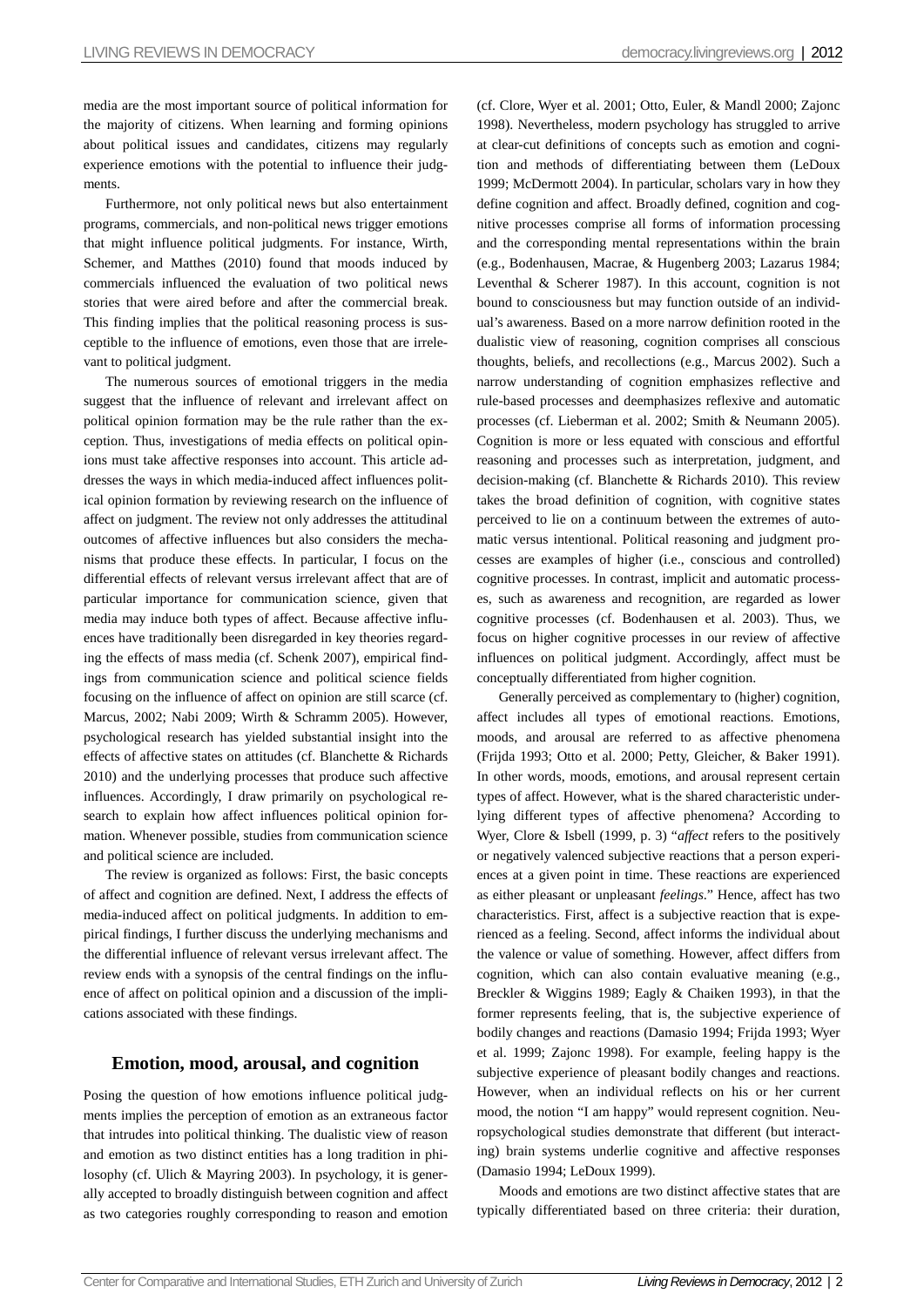intensity, and specificity (or reference to an object) (Forgas 1992; Frijda 1993; Lazarus 1991; Otto et al. 2000). Moods are low in intensity, high in longevity, and do not refer to an object. Emotions are high in intensity, low in longevity, and refer to an object. The most important criterion for differentiating between moods and emotions concerns object relations (Frijda 1993; Otto et al. 2000). Emotions are typically geared toward a specific object: One is afraid *of* or angry *about* something. In contrast, moods often lack any direct relation to an object. A person in an irritated mood might react to various objects or events with an-noyance (Frijda [1](#page-2-0)993).<sup>1</sup> The varying specificity of emotions and moods entails that moods, compared to emotions, can influence a bigger set of judgments (cf. Clore & Huntsinger 2009; Forgas 1995; Schwarz & Clore 1988). This idea will be further discussed in a later section.

In addition to mood and emotion, arousal has been described as an important affective phenomenon. In contrast to mood and emotion, arousal is regarded as a dimension or component of an affective state instead of being an affective state per se (e.g., Russell 1980; Schachter & Singer 1962). According to twodimensional models of affect, affect is structured in terms of valence and arousal. In other words, all affective states can be arranged in a two-dimensional space with "valence" and "arousal" as the two axes. Arousal has also been defined as a central component of emotional experiences. Schachter and Singer (1962) proposed that emotional feelings result from the cognitive interpretation of physiological arousal. Although some have described arousal as a multidimensional construct (e.g., Thayer 1978), most researchers perceive arousal as a bipolar continuum between deactivation and activation (Russell & Feldman Barrett 1999). According to Kroeber-Riel (1979), arousal or activation "provides the organism with energy and is responsible for the psychological and motor activity of the organism." (p. 241). In contrast to valence, which is perceived as a feeling of pleasantness, arousal is experienced as a feeling of mobilization or energy (Russell 2003). Arousal is often associated with affective intensity. However, whether arousal contributes to or constitutes affective intensity is a matter of continued debate (cf. Reisenzein 1994; Sonnemans & Frijda 1994; Storbeck & Clore 2008). In the following discussion, arousal is regarded as an affective reaction ranging from low to high activation, with high activation being associated with high affective intensity and low arousal being associated with low affective intensity.

Reconsidering the object relations of affect, it should be noted that the reference object of an affective state is not necessarily its cause (Frijda 1993). Moods may not refer to a specific object, although they may be triggered by a specific object or event. In fact, moods can relate to various objects as the residual of an emotion that has dissipated and lost its object focus. Similarly, residual arousal may be projected onto objects that did not originally cause the affective reaction (Zillmann 1991). An emotion may also be directed toward an object that was not its original trigger. Specifically, as the initial object focus diminishes, the

associated affect becomes attributable to a wider range of objects (Schwarz & Clore 1988; Wyer et al. 1999). Nonetheless, compared to moods, emotions are less likely to influence judgments that are not inherently related to the emotion-inducing event (e.g., Schwarz 1990). The reason for the selectivity of emotional influence lies in the cognitive content of emotions: "Emotions arise in response to the meaning structures of given situations; different emotions arise in response to different meaning structures." (Frijda 1988, p. 349). In other words, a particular emotion, such as anger or fear, is the result of an assessment of a specific situation or object. Different situations and objects tend to trigger different emotions. Likewise, the currently prevalent appraisal approach to emotion postulates that an emotion is evoked by the evaluation of an event on multiple cognitive dimensions (e.g., Ellsworth & Scherer 2003; Lazarus 1991; Smith & Ellsworth 1985).<sup>[2](#page-2-1)</sup> For example, fear is elicited when an individual appraises a situation as threatening and perceives no possibility to cope with the threat. Thus, emotions exhibit a cognitive specificity that reduces their sphere of influence (Frijda 1993; Han, Lerner, & Keltner 2007). In contrast, moods have little or no cognitive content, can typically be reduced to their valence, and, thus, be projected onto a broad range of objects (e.g., Forgas 1992; Schwarz & Clore 1988). The same is true for arousal, which sphere of influence is not cognitively constrained.

The previous remarks suggest that judgment can be influenced by both affect that is related and affect that is unrelated to the judgment itself. An affective state (such as moods, emotions, and arousal) is considered related to a judgment when the affective state is caused by the object being evaluated. An affective state caused by a different object is considered unrelated.<sup>[3](#page-2-2)</sup> In social psychological research, unrelated affect is typically induced by presenting subjects with emotional stimuli (e.g., Forgas 1992; DeSteno et al. 2004) or instructing subjects to recall emotional life events (e.g., Small & Lerner 2008; Tiedens & Linton 2001). These approaches may be suitable in social psychological models that assume the effects of related and unrelated affects to be similar and are less concerned with the specific source of affect (e.g., Forgas 2002; Han et al. 2007; Schwarz 1990). However, whether related and unrelated emotions indeed have the same persuasive impact is an open question.

On the one hand, related and unrelated affects are unlikely to differ with regard to their experiential quality. Given that both forms of affect are experienced as feelings, then related and unrelated affect should influence judgments similarly. On the other hand, related and unrelated affects differ with regard to

<span id="page-2-2"></span><span id="page-2-1"></span><span id="page-2-0"></span> $1$  It is a semantic question whether to term a mood state with a reference object a "mood" and to term an emotional state without a reference object "emotion". The crucial issue is that such affective states exist and that they may influence judgments (cf. Han, Lerner, & Keltner 2007).

 <sup>2</sup> Appraisal theories are usually based on a broad understanding of cognition, that is, cognitive appraisal may be automatic or conscious (cf. Leventhal & Scherer 1987).

 $3$  According to this clear-cut definition, affect is or is not relevant to a particular judgment. Alternatively, one might perceive the judgmentrelatedness of affect on a continuum. Depending on its cause, affect may be more or less relevant to various judgments. For instance, affect that is elicited by a news article about the economic crisis may be central to an evaluation of the economy but less central to an evaluation of the general state of the nation.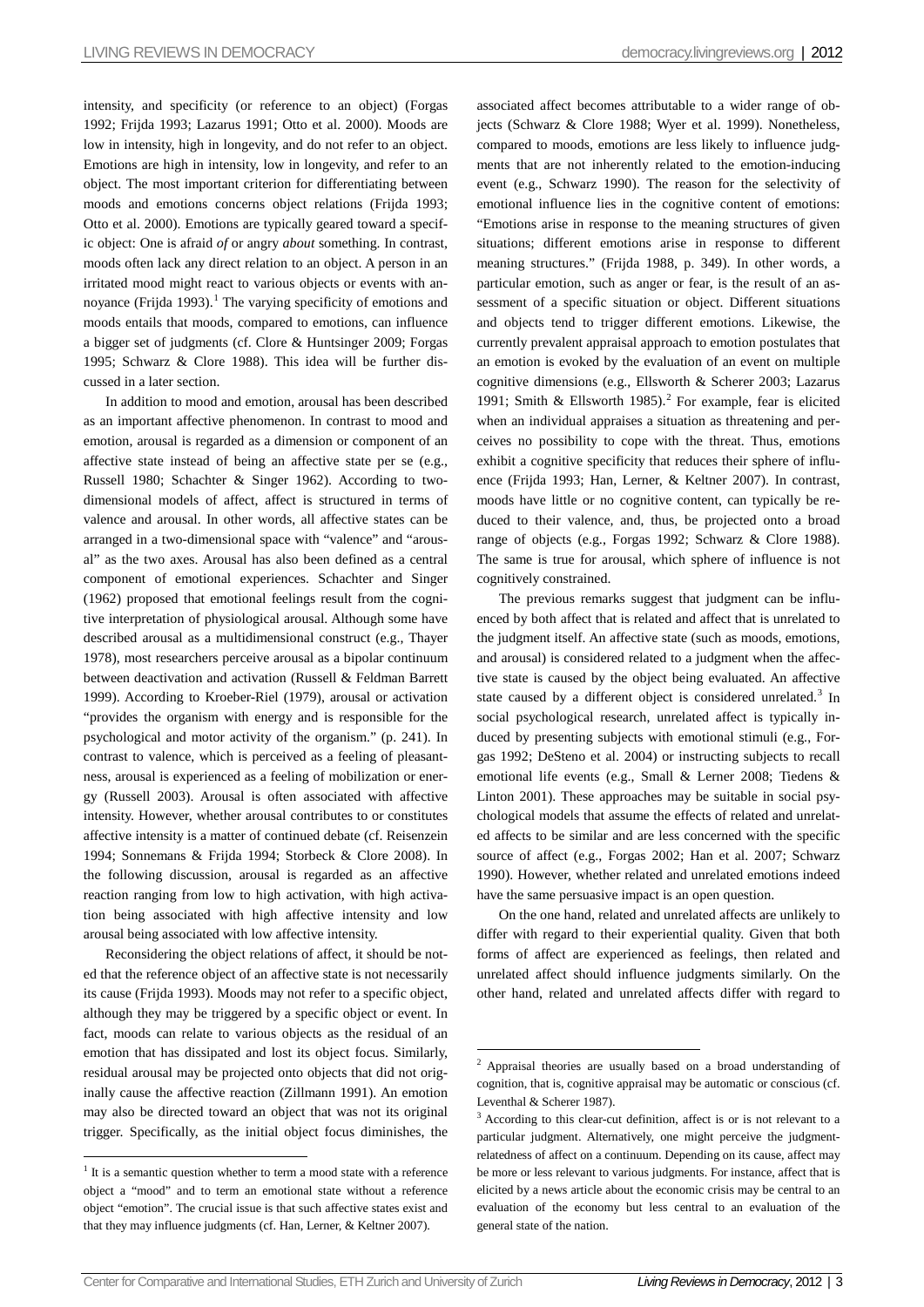their causes. Related affect may constitute a learned response<sup>[4](#page-3-0)</sup> that is activated regularly when encountering an object. Alternatively, related affect may constitute an immediate reaction toward a present stimulus that is not dictated by preexisting evaluations (Bodenhausen et al. 2001; Perrott & Bodenhausen 2002). In contrast, unrelated affect is neither a learned nor a current reaction toward the object under consideration. Rather, unrelated affect is caused by an object or issue not genuinely related to the object under judgment. Thus, the question must be addressed as to whether the experiential quality or the cause of affect is more dominant in determining the affective influences on judgments. If the experiential quality is more dominant, then related and unrelated affects should yield similar effects. If the cause is more dominant, then related and unrelated affects should yield differential effects.

In summary, political judgment may be influenced by affective reactions with different triggers and of varying cognitive complexity. Affect can influence the evaluation of objects causing the affective reaction and objects that bear no causal relationship with the affective reaction. Moods are low in cognitive complexity, which allows them to influence a broad array of judgments. In a similar way, arousal may be projected onto various objects. In contrast, emotions exhibit a higher cognitive specificity that reduces their sphere of influence. Previous research has mainly focused on the persuasive effects of unrelated affect based on the assumption that related and unrelated affects yield similar effects. In this review, I specifically emphasize the question regarding whether related and unrelated affects might have a differential persuasive impact on higher cognitive judgment processes.

## **Affective influences on information processing and opinion formation**

In the following section, I review the influence of media-induced affect on political opinions. The review focuses on the three affective phenomena that have received the most attention in persuasion research—mood, arousal, and emotion—with an emphasis on the differences between processing effects and persuasive or attitudinal effects of affect. An attitude is an evaluation of an object on a continuum ranging from "completely negative" to "completely positive" (Eagly & Chaiken 1993). In this account, persuasion is the process in which an attitude is changed. Affect has a persuasive effect if its characteristics (e.g., the valence or cognitive structure) are transferred to an attitude, that is, if affect leads to *affect-congruent* attitudes. This is the case, for instance, when the valence of a positive mood is projected onto a politician. Thus, attitudinal effects imply a correspondence between the characteristics of a present affective state (e.g., the valence of the mood) and the characteristics of an attitude that is formed (e.g., the valence of the attitude). In other words, affect influences *what* attitudes are formed.

In contrast, processing effects refer to the influence of affect on information processing (e.g., depth of information processing). Processing effects do not entail a correspondence between the characteristics of an affective state and a formed opinion, that is, they do not produce affect-congruent attitudes. For example, a positive mood may decrease the depth of processing without directly increasing the positivity of a political judgment. Nevertheless, processing effects of affect have persuasive implications. In other words, by influencing information processing, affect determines *how* attitudes are formed. Hence, in the next sections, the processing effects of moods, arousal, and emotions are first addressed, followed by a discussion of the attitudinal ramifications of affect. Each section is divided into three parts: First, empirical findings on the influence of mood, arousal, or emotion are reviewed. Second, theoretical models that explain these influences are described. Finally, the differential effects of related and unrelated affects on political judgment are discussed.

## **The processing effects of affect**

## **Effects of mood on information processing**

*Empirical findings.* When investigating the effects of mood on information processing, social psychologists are generally interested in how the amount and quality of information processing are differentially impacted by positive versus negative moods that are unrelated to the information being processed. In other words, the mood is induced by stimuli that exhibit no thematic relation to the object or message to be evaluated. Findings indicate that positive moods are typically associated with a cursory, heuristic, and creative processing style, whereas negative moods tend to prompt an attentive, detailed, and conservative style of processing information (cf. Bless & Fiedler 2006; Bless & Schwarz 1999).

Mackie and Worth (1989, experiment 1) demonstrated that positive mood decreased processing depth in comparison to neutral mood. The results showed that, when the time to process the message was limited, individuals in a good mood were equally persuaded by strong and weak arguments surrounding the issue of governmental regulation and acid rain. These mood effects on processing were replicated in follow-up studies. In addition, these studies demonstrated that positive mood, relative to neutral mood, increased the impact of source expertise in the evaluation of issues such as gun control (Mackie & Worth 1989, experiment 2), and reduced the recall of processed information (Stroessner & Mackie 1992, experiment, 2). Happy individuals tend to process information only superficially and base their decisions on heuristics such as party identification, the credibility of the communicator, or the opinion of the majority, even though the happy mood bears little relevance to the judgment being made.

In contrast, negative moods have been shown to induce a more systematic processing of information and more elaborated judgments (Chartrand, van Baaren, & Bargh 2006; Forgas &

<span id="page-3-0"></span> <sup>4</sup> Emotional learning can be accomplished by both elaborated and automatic processes (LeDoux 1999; Leventhal and Scherer 1987; Smith and Neumann 2005). However, once an association has been established, the affective reaction will be automatically activated when the stimulus is encountered (LeDoux 1999; Smith and DeCoster 2000). Importantly, neuropsychological findings suggest that individuals do not store the affect itself but associations between a stimulus and an affective reaction (i.e., reaction patterns) and that such associations can be activated at a later encounter (LeDoux 1999).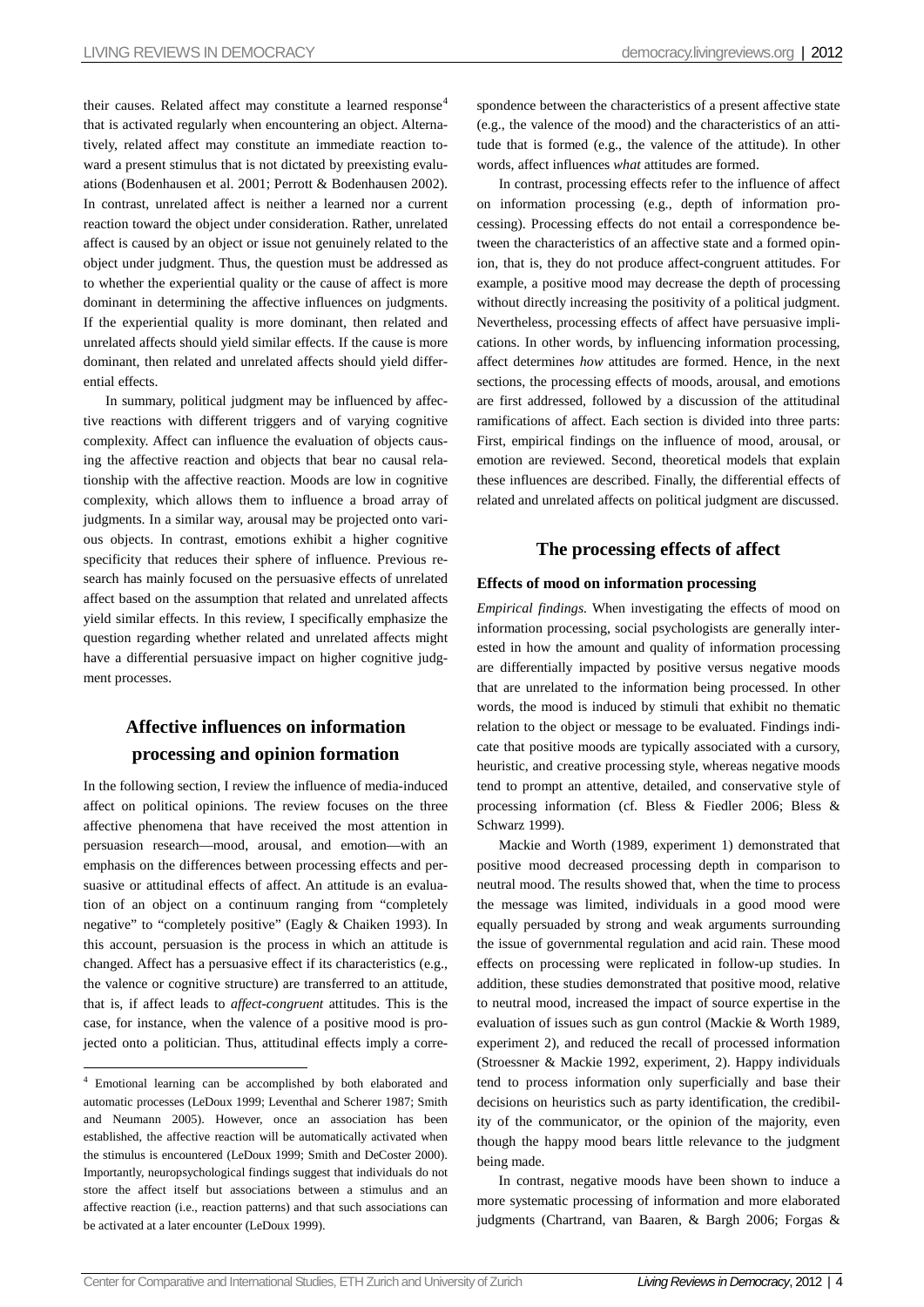Bower 1987; Schwarz 1990). Bless and colleagues (1990) found that sad individuals were more persuaded by strong arguments than by weak arguments, whereas happy individuals were equally persuaded by weak and strong arguments. Furthermore, the authors found that negative mood led to counter-arguments in response to weak arguments, whereas positive mood did not. This finding suggests that negative mood facilitates more careful processing of available information, which allows individuals to identify weak arguments.

Mood effects on processing have been shown to be contingent on political expertise. Hsu and Price (1993) found that negative mood increased processing depth in comparison to positive mood only when political expertise was high. Mood had no influence on information processing when political expertise was low. This finding implies that negative mood promotes better analytical processing only for individuals whose cognitive abilities permit such processing.

Moods have also been shown to influence the reliance on stereotypes during judgment formation. Bodenhausen, Kramer, and Süsser (1994) found that, compared to neutral mood, positive mood increases the use of stereotypes. In a series of experiments conducted at a U.S. university, the researchers showed that happy participants rated the guilt of an alleged delinquent as significantly higher when the delinquent was identified as member of a stereotyped group (e.g., the Hispanic minority). No such difference emerged for participants in the neutral mood condition. Similarly, Park and Banaji (2000) discovered that happy individuals judged more African American names than European American names as the name of a criminal. For individuals in a neutral mood, the effect was significantly weaker. In contrast, negative mood has been shown to prompt individuals to rely on individuating information instead of category information when forming an opinion (Bless, Schwarz, & Wieland 1996).

The findings indicate that unrelated positive mood hinders the analytical processing of information. Happy individuals tend to produce fewer counter-arguments in response to persuasive messages, to fail to differentiate between strong and weak arguments, and to rely on cognitive shortcuts and stereotypes during judgment formation. In contrast, unrelated negative moods are associated with systematic processing and the analysis of individuating information instead of category information. The effects of mood on processing have been found across issues such as student service fees (Bless et al. 1990), the adoption of comprehensive university exams for graduation (Kuykendall & Keating 1990; Mitchell 2000), condom usage and health-related food choice (Armitage, Conner, & Norman 1999), character judgment (Chartrand, van Baaren, & Bargh 2006; Forgas & Bower 1987), and attitudes toward social groups (Stroessner & Mackie 1992).

<span id="page-4-0"></span>*Mechanisms.* Researchers have proposed different theoretical explanations for the effects of mood on information processing. On the one hand, some have argued that moods may reduce the cognitive capacity of individuals to process information (e.g., Mackie & Worth 1989; Isen 1987). For example, Mackie and Worth (1989) argue that positive moods activate a large amount of memory content with positive valence, which, in turn, occupy and diminish the available cognitive resources. This notion is supported by the finding that positive mood impaired discrimination between strong and weak arguments only when processing time was limited. When processing time was not constrained, the compensation of reduced processing resources became possible.

The capacity hypothesis of mood effects on processing has been questioned by different authors (Bless 2000; Fiedler 2001; Forgas 1992). According to Bless (2000), the major point of criticism is that the capacity hypothesis has never been adequately tested given that cognitive capacity has not been directly assessed. A more prominent position relates to the argument that mood does not influence cognitive capacity but rather the motivation to process information. According to the affect-asinformation approach (e.g., Schwarz 1990, Schwarz & Clore  $2003$ <sup>[5](#page-4-0)</sup>, affective states serve as adaptive indicators of whether a situation is benign or hazardous. Specifically, positive moods convey to the individual that the environment is benign, that no personal goals are threatened, and that no particular effort has to be expended. Negative moods signal to the individual that the situation is threatening and that some effort has to be expended to achieve a positive outcome. In turn, positive mood is associated with a weak motivation to process information, whereas negative mood is associated with a strong motivation to process information.

An argument that aligns with the mood-as-information perspective has been put forward by Bless (2000, 2001). Bless argues that mood influences a person's reliance on established schemata and knowledge structures. Because positive moods suggest that a situation is benign, an individual can depend on everyday routines that have proven reliable (and have, thus, been consolidated over time). Negative moods signal the existence of a problem that necessitates refraining from standard procedures and performing a detailed analysis of the situation. Similarly, Fiedler (2001) argues that positive moods support assimilative (top-down) information processing and negative moods support accommodative (bottom-up) information processing. In other words, individuals in a positive mood tend to impose learned schemata on external stimuli (e.g., stereotypes), whereas individuals in a negative mood seek the detailed dissection of a stimulus.

*Related versus unrelated moods*. The notion that affective states help individuals adapt to their environment is based on the assumption that information processing is typically influenced by relevant moods. Thus, mood can support an individual's adaptation only if it is relevant to a judgment situation. However, studies on the effects of moods on processing have generally involved the induction of unrelated moods (e.g., Mackie & Worth 1989; Schwarz & Clore 1983). Furthermore, theorizing about the differential effects of related and unrelated moods has taken place mainly in the context of attitudinal mood effects. The mood-as- information approach postulates that mood influences on attitudes may be discounted when the irrelevance of the mood is acknowledged (cf. section on moods and opinion formation for a detailed discussion). Thus, one might expect that

<sup>&</sup>lt;sup>5</sup> The approach was originally applied to explain the effects of mood on judgment. Following Schwarz and Clore (2003), I refer to the corresponding effects as "mood-as-information" to avoid any misunderstanding.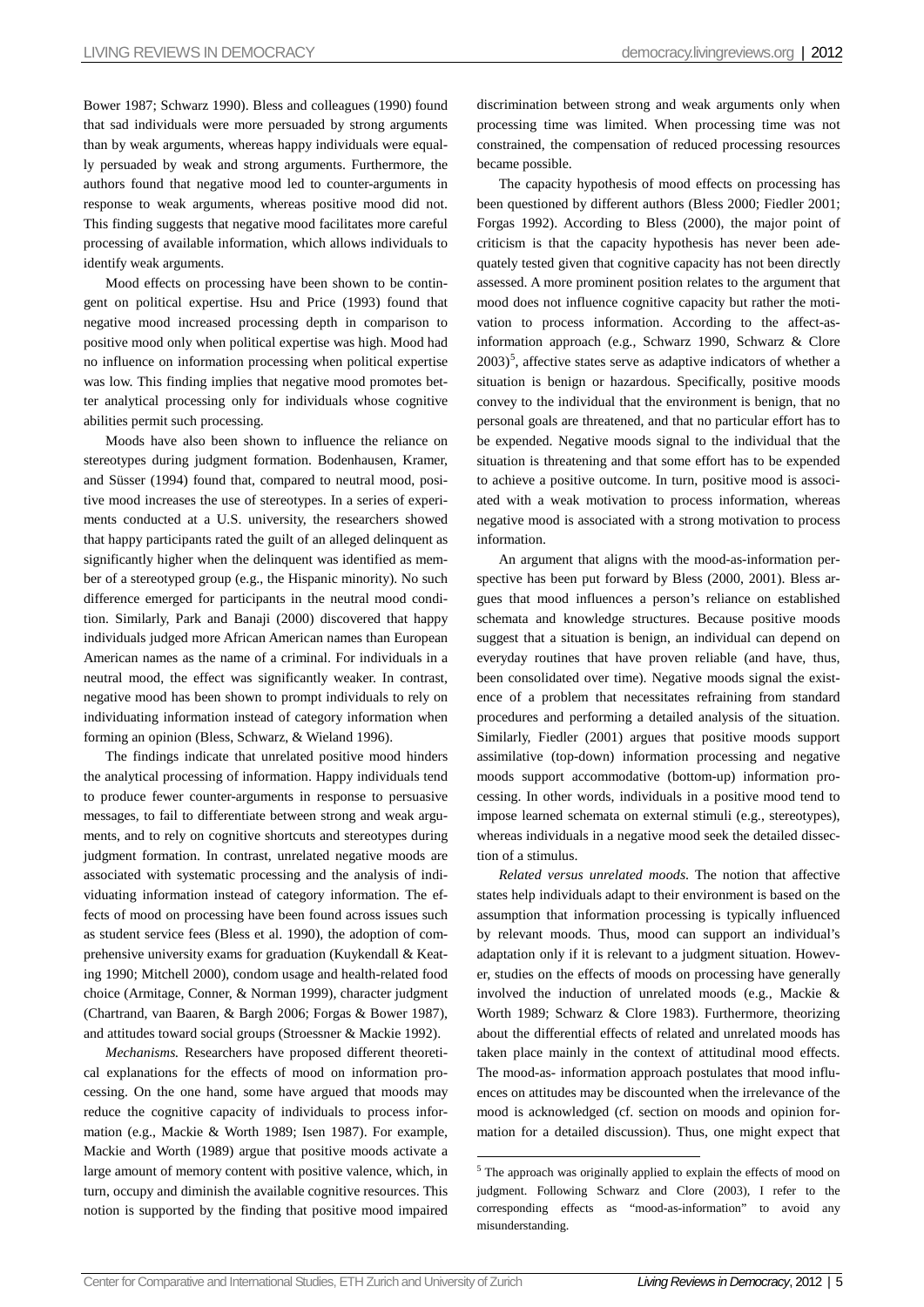mood effects on information processing to be discounted in a similar fashion. Specifically, once an individual realizes that his or her mood state is not relevant for the current processing task, the mood-induced processing motivation may be corrected. In other words, individuals may actively correct mood influences on processing when prompted to do so (cf. Schwarz 2001). This notion received corroboration from Bless and colleagues (1990), who found that individuals in a positive mood processed information systematically when they were instructed to pay attention to the quality of arguments. The possibility of cognitive correction implies that unrelated moods should be discounted more often than related moods as individuals may notice the irrelevance of the unrelated moods for the processing task. Accordingly, compared to unrelated moods, the influence of related moods on information processing should have greater consistency.

### **Effects of arousal on information processing**

*Empirical findings.* Emotional arousal is generally assumed to facilitate information processing. Studies have shown that arousing television content increases one's level of attention (Lang, Newhagen, & Reeves 1996), enhances information processing (Grabe & Kamhawi 2006; Lang, Bolls et al. 1999), and improves comprehension and recall (Grabe & Kamhawi 2006; Grabe, Yegiyan, & Kamhawi 2008; Lang et al. 1996).

Grabe and Kamhawi (2006) presented male and female participants with positively and negatively framed news stories. The results show that men reported higher arousal for negative news stories than they did for positive news stories. In contrast, women perceived positive news stories as more arousing. Accordingly, men encoded the negative messages more deeply and had a better comprehension of the negative stories compared to positive stories, whereas women encoded and comprehended the positive stories better than they did the negative stories. Similarly, Martin, Laing, Martin, and Mitchell (2005) found that arousal fostered more systematic processing of a persuasive message concerning euthanasia (i.e., strong and weak arguments could be better distinguished). The findings support the notion that arousal prompts individuals to process messages more carefully.

However, some studies have shown that high levels of arousal may impair detailed information processing. Newhagen and Reeves (1992) found that highly negative images (e.g., images of war or catastrophes) reduce the level of recall for a news story. Compared to news stories without a negative image, stories with compelling negative images increased long term memory for visual information but decreased the number of topics and the amount of narrative information remembered. Similarly, Sanbonmatsu and Kardes (1988) demonstrated that judgment heuristics had a stronger influence on one's attitude toward a persuasive message when the level of arousal was high rather than moderate. At the same time, argument strength was more important under moderate arousal compared to high arousal.

It has been argued that excessive emotional arousal diminishes information processing and that optimal levels of processing are reached at moderate arousal levels (Easterbrook 1959; Kroeber-Riel 1979). Therefore, the relationship between arousal and the depth of processing is assumed to be curvilinear. Accordingly, Lang and colleagues (Lang, Potter, & Bolls 1999; Grabe, Lang, & Zhao 2003) demonstrated that media messages that contained multiple arousing components hindered information processing. Compared to a standard presentation of a news story, a tabloid presentation (i.e., an arousing presentation style) was shown to increase the accuracy of recall for calm stories but not for arousing stories (Grabe et al. 2003). Similarly, faster pacing of television messages facilitated the recognition of semantic content for messages with calm content but hindered recognition for arousing messages (Lang, Potter, & Bolls 1999).

*Mechanisms.* Arousal is generally assumed to influence information processing by affecting the allocation of cognitive resources. Accordingly, emotion-eliciting stimuli activate the automatic attention system and compel the allocation of resources to the sub-processes of encoding and storage (Lang 2000; Cahill & McGaugh 1998; Phelps 2004). Storbeck and Clore (2008) propose that, similar to mood, arousal helps individuals adapt to their environment by signaling importance or urgency—an effect they name arousal-as-information. However, recall for processed content is impaired once a certain arousal threshold is exceeded. Easterbrook (1959; also cf. Clore & Schnall 2005; Pham 1992) argues that increasing arousal tends to narrow one's focus. Accordingly, high arousal may reduce the total amount of information processed given that attention is focused on the most relevant aspects of the stimulus. The narrowed focus may initially facilitate information processing by ignoring irrelevant information. However, highly aroused individuals are likely to also ignore relevant information, which can impair their processing performance.

*Related versus unrelated arousal*. Studies on the effects of arousal on processing have focused on the effects of both related and unrelated arousal. Formal features of political news stories, such as tabloid presentation or fast pacing, may induce unrelated arousal that, in turn, intensifies the related arousal induced by the actual content of the news messages. Depending on the level of arousal associated with the news content, the formal features of the news story may increase (if a topic is weakly arousing) or decrease message processing (if a topic is highly arousing). In a similar vein, the excitation transfer hypothesis (cf. Zillmann 1991) suggests that residual arousal, stemming from preceding affective reactions, may intensify current emotional reactions. Accordingly, unrelated and related arousal may accumulate, and the total arousal level may be perceived as a genuine reaction to the current content of thought. This process may have implications for the processing of current media content, that is, it may facilitate or hinder processing depending on the level of total arousal.

#### **Effects of discrete emotions on information processing**

*Empirical findings.* Research on emotions has demonstrated that affective states of the same valence may have differential effects on information processing. These studies have mainly focused on the processing effects of anger, fear and sadness. Other negative emotions, such as guilt (Bohner & Weinerth 2001) or disgust (Tiedens & Linton 2001), and positive emotions (Griskevicius, Shiota, & Neufeld 2010) have received less attention. Fear has been shown to encourage more careful processing,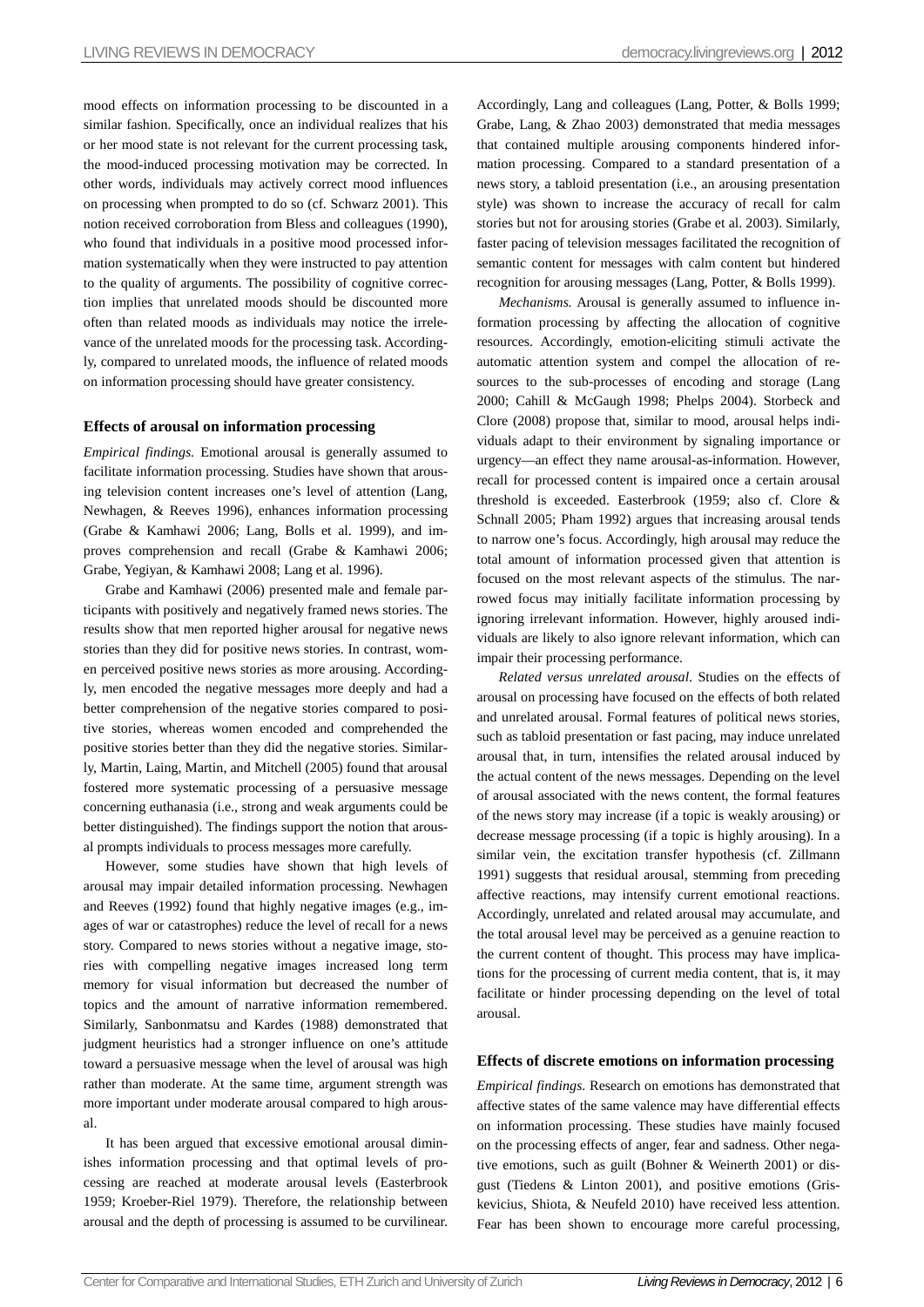whereas anger has been associated with cursory information processing. Some studies found argument strength to be more important when individuals were fearful (Bohner & Weinerth 2001; Meijnders, Midden, & Wilke 2001). Meijnders and colleagues (2001) demonstrated that fear of climate change promoted systematic processing of information. The quality of arguments in a message about an energy efficient light bulb influenced the attitude toward the light bulb for individuals in the moderate fear condition but not for individuals in the low fear condition and the control group. In other words, only fearful individuals were able to distinguish between strong and weak arguments. Similarly, fear has been shown to increase attention and learning. Brader (2005) found that a fear-inducing political ad (compared to a negative baseline ad) stimulated higher vigilance and encouraged the consideration of current issues and trait evaluations of political candidates during judgment formation. Valentino, Hutchings, Banks, and Davis (2008) found that fear increased attention to political campaigns and improved the learning of political information. Further studies show that fear not only increases processing depth but also reduces the reliance on judgment heuristics. Tiedens and Linton (2001) found that fear and hope (i.e., emotions associated with low certainty), relative to disgust and happiness (i.e., high certainty emotions), led to more careful information processing. More precisely, emotions associated with certainty increased the tendency to use judgment heuristics and rely on stereotypes and decreased the tendency to engage in systematic information processing. In contrast, emotions associated with uncertainty reduced the tendency to rely on shortcuts and promoted more careful processing of information. Along similar lines, fear has been shown to reduce the use of the party heuristic in voting decisions (Marcus & MacKuen 1993) and decrease the reliance on prior preferences (Brader 2005).

Anger is generally associated with a more cursory processing of information and a reliance on heuristics. Small and Lerner (2008) found that anger, relative to sadness, led to less elaborated information processing of a message about a welfare case. Angry individuals processed information less carefully and retained their first impression of individual responsibility, whereas sad individuals processed more systematically and corrected for their initial bias. Specifically, sad individuals favored increasing the provision of social welfare more strongly than did angry individuals. Similarly, anger has been shown to reduce the number of cues that individuals take into consideration (Lerner, Goldberg, & Tetlock 1998) and decrease the time needed to process information (Tiedens 2001). Anger has also been shown to increase the reliance on stereotypes, heuristics, and chronically accessible explanations (Bodenhausen, Sheppard, & Kramer 1994; Tiedens 2001). Bodenhausen and colleagues (1994) found that angry individuals were more likely to make judgments based on ethnic stereotypes and were more strongly influenced by source expertise than were individuals in the sadness condition or the control group.

However, findings on the effects of anger and fear on processing are not unequivocal. Nabi (1999) found that anger did not impair but rather increased information processing in comparison to fear. In this experiment, participants processed a message that contained weak arguments in favor of a proposed domestic terror legislation. Compared to individuals in the fear condition, angry individuals processed the message more carefully. Specifically, individuals in the anger condition, compared to those in the fear condition, generated more negative thoughts about the weak message, perceived the arguments to be weaker, and were less supportive of the legislation.

Much of the research on emotional influences on information processing has focused on negative emotions. Griskevicius and colleagues (2010) investigated the way in which information processing was influenced by positive emotions including anticipatory enthusiasm, contentment, attachment love, nurturant love, amusement, and awe. Participants read a persuasive message containing either weak or strong arguments regarding a university policy. The results show that the strong arguments were equally persuasive across all emotion conditions. The weak arguments were more persuasive for participants in the amusement, anticipatory enthusiasm, and attachment love conditions than those in the neutral control condition. In contrast, participants in the awe and nurturant love conditions rated the weak arguments to be significantly less persuasive than did those in the control group. Thus, positive emotions of the same valence had differential effects on the depth of information processing.

*Mechanisms.* Researchers have explained mood influences on information processing by appealing to the signaling function of moods. In this account, the valence of a mood has informative value for the individual and facilitates the required information processing (Schwarz 1990). Research on the processing effects of emotion has extended this perspective by arguing that emotions also have informative value and similarly influence information processing (Griskevicius et al. 2010; Nabi 1999; Tiedens & Linton 2001). The argument is based on functional emotion theories asserting that emotions have an adaptive function for humans (e.g., Frijda 1988; Lazarus 1991; Ortony, Clore, & Collins 1988). Based on these theories, emotions result from the cognitive appraisal of a situation and motivate the individual to perform appropriate actions with regard to situational demands. For instance, in a threatening situation in which it is impossible to avert the threat, an individual is likely to experience fear, which motivates him or her to escape from the threatening object. According to the cognitive appraisal perspective, specific emotions result from cognitive evaluations of a situation (e.g., valence, goal congruency, action tendency, and agency) (Ellsworth & Scherer 2003; Roseman 2001). In other words, each emotional response is associated with a given configuration of cognitive appraisals. Considering the signaling function of affective states, every dimension of appraisal may carry information and influence information processing. Consequently, in contrast to moods, emotions of the same valence may promote differing processing styles.

As demonstrated by Nabi (2002), the associated action tendency, or goal-orientation, is an important aspect of emotions. According to Roseman and colleagues (Roseman 2001; Roseman, Wiest, & Swartz 1994), every discrete emotion entails a specific action tendency that allows the individual to quickly adapt to situational demands. Action tendencies typically belong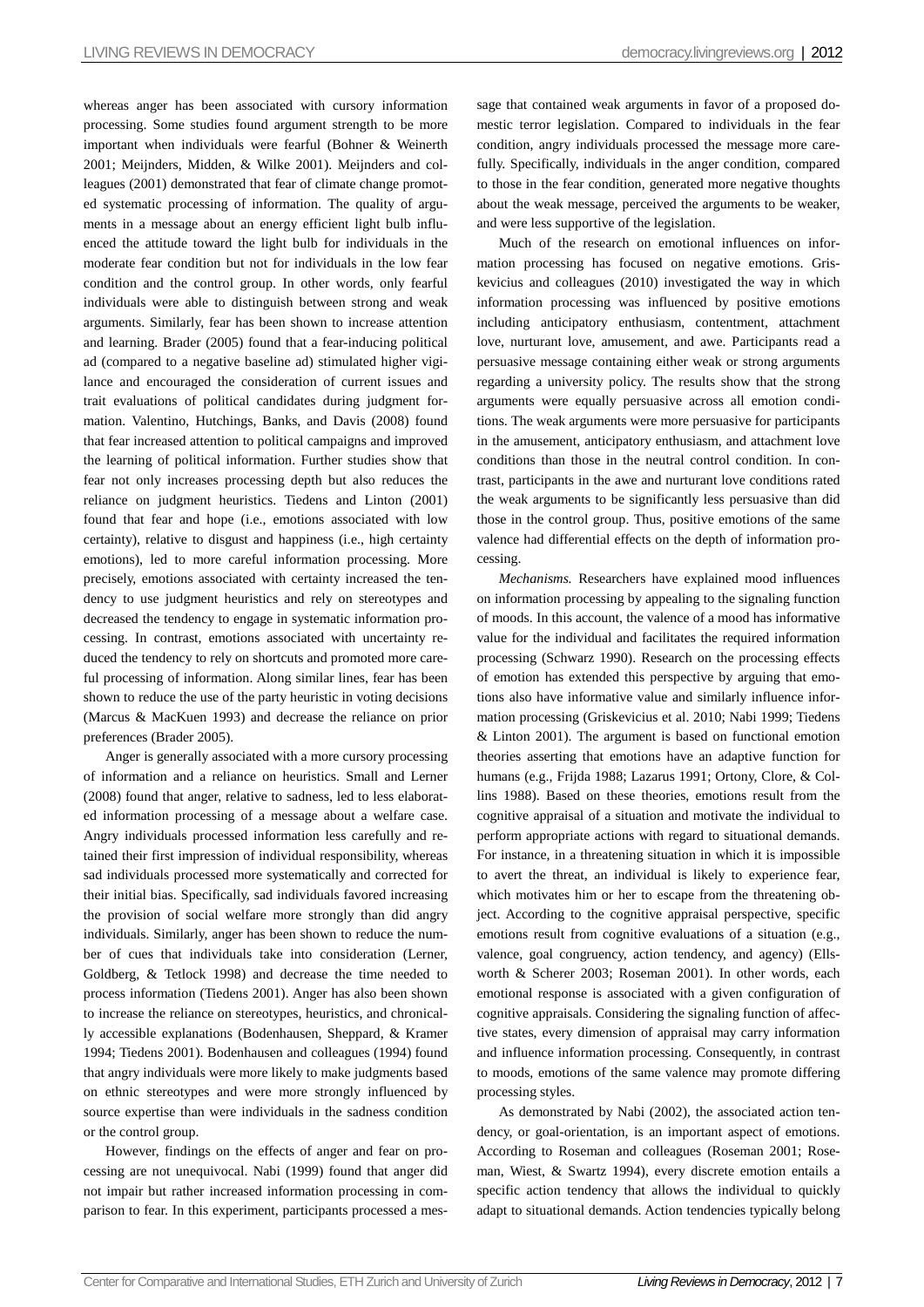to two categories. On the one hand, emotions may entail an appetitive motive, that is, the desire to get more of something rewarding. This first class of emotions, often labeled "approach emotions", comprises emotions such as joy, pride, or anger. On the other hand, emotions may entail an aversive motive, that is, the desire to obtain less of something punishing or harmful. This second class of emotions, often labeled "avoidance emotions", comprises emotions such as disgust, shame, or fear (Nabi 1999; Roseman 2001). Hence, differential information processing may result from an emotion-specific motivation to attend to and process a stimulus (cf. Nabi 1999, 2002). Based on this account, anger should facilitate information processing by motivating the individual to attend to a stimulus, whereas fear should hinder processing by signaling the individual to retreat. Nonetheless, Nabi's (1999, 2002) Cognitive Functional Model postulates that the relationship between emotion and processing may be more complex. In particular, the effect of emotion on information processing may be moderated by expectations about the available message. More precisely, approach and avoidance emotions should only lead to differential message processing when the individual is sure that the available message will be of use for reaching his or her motivational goal determined by the current emotion. Otherwise, approach and avoidance emotions are assumed to trigger comparable processing. However, empirical support for this notion is still weak (cf. Nabi 2002).

Other studies have shown that anger, compared to fear, does not enhance but impairs information processing. The conflicting results may be explained by the fact that certain appraisal dimensions associated with emotions can also influence information processing. Tiedens and Linton (2001; for a similar argument see Lerner & Keltner 2001) argue that certainty appraisals hinder careful information processing. Specifically, certainty appraisals associated with anger may hinder information processing by signaling to the individual that the situation is under control and that no effort has to be expended. In contrast, uncertainty appraisals associated with fear tend to promote more careful information processing.

The theoretical arguments and the empirical findings indicate that different aspects of emotions may have implications (albeit sometimes contradictory ones) for information processing. Multiple mediating processes determine the way in which emotion influences information processing. For example, anger may motivate the individual to pay attention but may, at the same time, reduce processing depth via the increase of experienced certainty. In other words, discrete emotions may have unique effects on processing by exhibiting a unique configuration of appraisals, physiological reactions, and behavioral implications. Accordingly, Griskevicius and colleagues (2010) argue that different processes may underlie the relationship between distinct emotions and information processing. For example, anticipatory enthusiasm may hinder careful information processing via increasing the reliance on internal knowledge structures. In contrast, attachment love may hinder careful processing by being associated with trust, acceptance, and reduced individual responsibility. Indeed, the authors found that, compared to the neutral control group, different positive emotions were associated with more systematic or heuristic processing, with the effects mediated by specific variables including perceived certainty or responsibility.

*Related versus unrelated emotions*. A further explanation of the inconsistent findings concerns the differential relatedness of emotional states. Nabi (2002) induced in an experiment related emotions given that the induction messages addressed the same topic as the persuasive message (i.e., domestic terrorism). However, in most other studies, the induced emotions were unrelated to the issue that was being evaluated (e.g., Bodenhausen, Sheppard, & Kramer 1994; Griskevicius et al. 2010; Tiedens & Linton 2001). Differential effects of anger on information processing may, hence, be explained by differences in the target object associated with the induced anger. Specifically, related anger should encourage an approach reaction toward the object to be evaluated, whereas unrelated anger should reduce the attention directed toward the experimental stimulus by focus attention on a different object or issue. In other words, related and unrelated emotions differ with regard to the object in focus of the emotion. In addition, one would expect the processing effects of emotions to be discounted (as with the effects of unrelated moods) when their irrelevance for the processing task is noticed. This relationship awaits future empirical validation.

Taken together, the findings indicate that moods, arousal, and discrete emotions have important implications for the processing of political information. Negative moods, moderate arousal, and emotions that are associated with approach and uncertainty are likely to support a careful analysis of political information. Positive moods, low arousal, and emotions associated with avoidance and certainty are likely to impair a detailed analysis of political messages, prompt a reliance on judgment heuristics and stereotypes, and diminish the importance of argument quality in judgment processes. Thus, affect is an important factor in determining how political messages are processed and judgments generated, such as whether citizens make deliberative or automatic judgments. Furthermore, affect may also influence the formation of political attitudes. The attitudinal effects of affect are discussed in the next section.

## **The attitudinal effects of affect**

## **Effects of moods on opinion formation**

*Empirical findings.* It is generally assumed that moods promote mood-congruent judgments (e.g., Bower 1981; Forgas 1995; Petty et al. 1991; Schwarz 1990). In other words, positive moods should foster the development of favorable attitudes toward a political object, whereas negative moods should nurture negative attitudes.

Several studies have demonstrated that moods may directly influence various political judgments. Isbell and colleagues (Isbell & Wyer 1999; Ottati & Isbell 1996) have demonstrated that moods may color the evaluations of politicians. In a line of experiments, the authors induced a positive or a negative mood in participants, who were then presented with messages about a political candidate. The results showed that mood was used as a judgment heuristic when systematic processing was rendered impossible by weak ability (i.e., weak political expertise) or motivation (i.e., weak political interest). Under these conditions,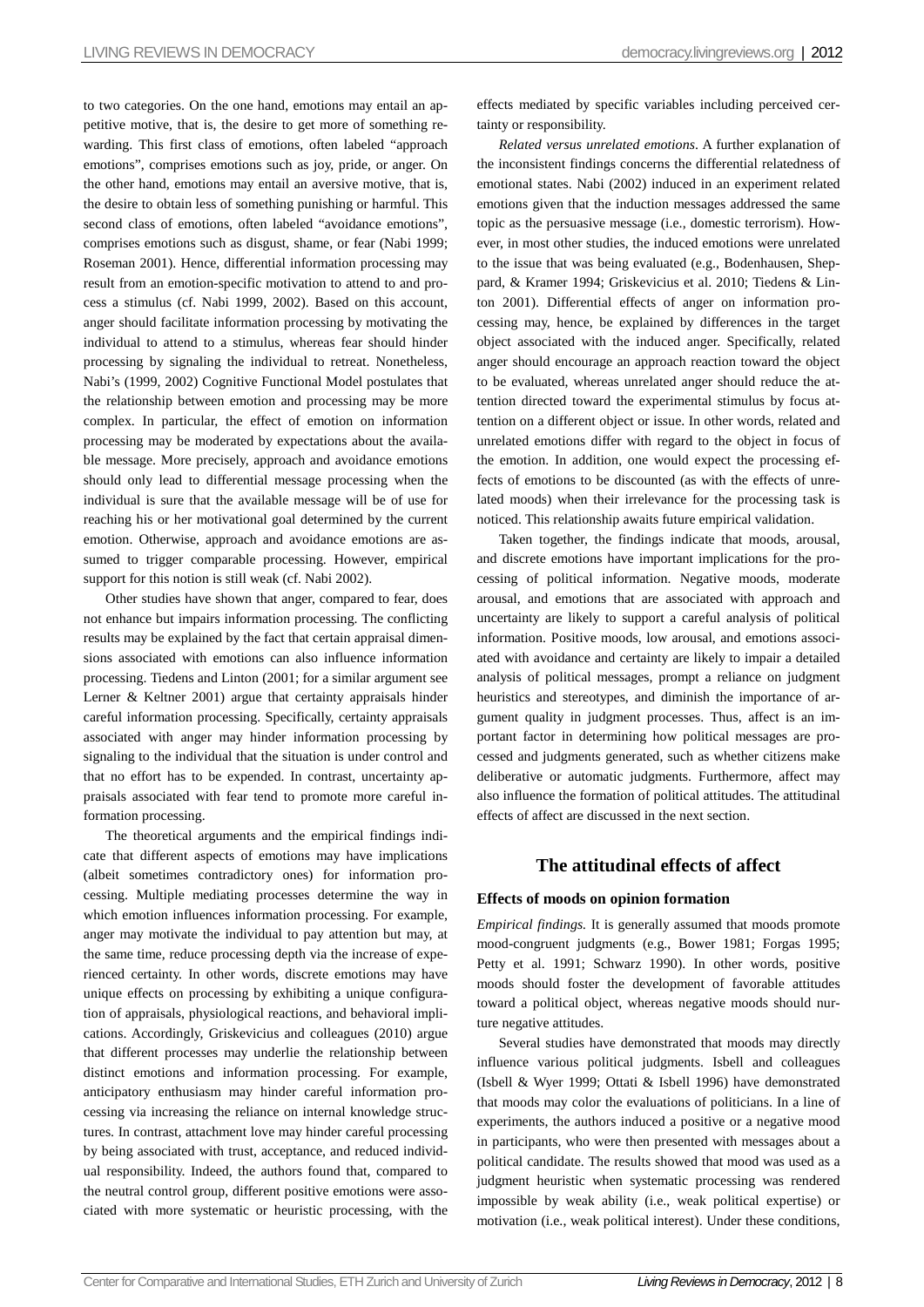positive mood promoted more positive evaluations of the politician than did negative mood. Similarly, mood has been shown to directly influence attitudes toward political institutions such as NAFTA (Rahn 2000), university policies (Albarracín & Kumkale 2003), and news stories (Wirth et al. 2010).

However, mood may also influence political judgments indirectly via coloring the thoughts of individuals. Petty, Schumann, Richman, and Strathman (1993) demonstrated both direct and indirect effects of mood in an experiment in which neutral or positive moods were induced in participants who then read a message about a new foster care program. The results show that positive mood led to more positive attitudes toward the program than neutral mood. More importantly, mood influenced attitudes directly when individuals were low in need for cognition or lacked motivation to elaborate the message. Mood influenced attitude indirectly when individuals processed the message carefully by modifying the positivity of the individuals' thoughts about the program.

Further studies corroborate the notion that mood may indirectly influence political judgments via cognition. These studies show that mood can influence the perceived likelihood of events such as an atomic war or becoming the victim of a crime (Mayer et al. 1992), focus attention on mood-congruent information and promote mood-congruent recall (Forgas & Bower 1987; Bower 1983), and foster the development of mood-congruent interpretations and attributions (Forgas & Locke 2005).

Thus far, only the assimilative effects (i.e., congruence effects) of mood on judgments have been discussed. Nonetheless, moods may also cause affect-incongruent judgments. In a study on mood influences on the evaluation of political candidates, Isbell and Wyer (1999) demonstrated that individuals who were sufficiently motivated to analyze candidate information produced mood-incongruent judgments. The authors interpreted these results to represent a cognitive overcorrection of presumed mood influences when individuals processed information systematically. Similarly, Ottati and Isbell (1996) found that individuals with low political expertise or low recall about candidate information produced mood-congruent candidate evaluations, whereas individuals with high expertise or high recall produced mood-incongruent evaluations.

*Mechanisms.* Different mechanisms have been proposed to account for mood-congruency effects on judgments. Depending on the amount of processing applied by an individual, moodcongruency effects are regarded as a consequence of the moodas-information heuristic or affective priming (Forgas 1995; Petty et al. 1993). Low motivation and/or the ability to process political information promote superficial processing of information and the reliance on heuristics. Several cognitive heuristics, such as relying on the expertise of the communicator or the opinion of the majority, have been proposed (e.g., Lau & Redlawsk 2001). More importantly, individuals may also rely on their feelings to evaluate the target of political judgment. For example, a citizen may simply rely on his or her gut reaction toward a politician when being asked for an opinion. The main prerequisite for mood effects is the (mis-)attribution of the current mood to the object under consideration (Clore & Gasper 2000; Schwarz 1990). The individual must consider his or her mood to be related to the object under evaluation. According to the mood-asinformation approach, individuals generally link their current mood automatically to their current mental content when there are no concrete cues of their irrelevance (Clore, Gasper, & Gavin 2001). Influences of unrelated moods are believed to be a frequently occurring phenomenon (e.g., Schwarz 1990; Schwarz & Clore 1988). Thus, not only related but also unrelated moods may frequently influence political judgment processes despite their irrelevance to the concrete judgment at hand.

When individuals process information carefully, they do not rely on heuristics but evaluate the arguments in favor of and against a politician or an issue position. Hence, careful processing prevents the use of the mood-as-information heuristic. However, detailed elaboration does not impede mood influences mediated by other mechanisms. In fact, studies have shown that affective priming (or, more precisely, mood priming) may produce mood-congruent judgments under high elaboration. When information is processed carefully, moods may prime (i.e., activate) cognitive content of the same valence. In other words, positive mood should activate positive thoughts and negative mood should activate negative thoughts (e.g., Bower 1981; Forgas & Bower 1987). The mood priming approach is based on the notion that individuals come to a decision not by considering all relevant information (given limitations of their cognitive resources) but only the information that is currently accessible in their memory. By activating mood-congruent cognitive content, mood influences the sample of information used to generate a political judgment (cf. Kühne et al. 2011). Consequently, positive mood promotes more positive attitudes, whereas negative mood promotes negative evaluations.

The mood-as-information heuristic and mood priming are generally seen as operating during different stages of the judgment process. Specifically, the mood-as-information heuristic is considered a judgment heuristic that is applied *after* information processing, when the final evaluation is formed. Mood priming, however, is assumed to operate mainly *during* information processing (Clore & Parrott 1991; Forgas 1995; Schwarz & Clore 1988). In fact, mood priming involves a series of sub-processes that operate during different stages of information processing (Bower 1981; Forgas & Bower 1987; Schwarz & Clore 1988). First, moods may promote selective attention and encoding, that is, individuals are likely to turn to affectively congruent information and process it for a longer duration than for moodincongruent stimuli. Second, moods promote the selective recall of mood-congruent information. Third, moods influence the interpretation of ambiguous situations by activating moodcongruent categories and concepts that are used during information processing.

All of the above remarks address the question of how moods can produce mood-congruent judgments. However, how might mood-incongruent judgments be explained? One might assume that mood-incongruent judgments are not so much a consequence of mood itself but, rather, cognitive correction processes applied when the individual notices the influence of mood on judgment. Isbell and colleagues (Isbell & Wyer 1999; Ottati & Isbell 1996) explain incongruence effects with their on-line affect-as-information hypothesis. According to this account, it is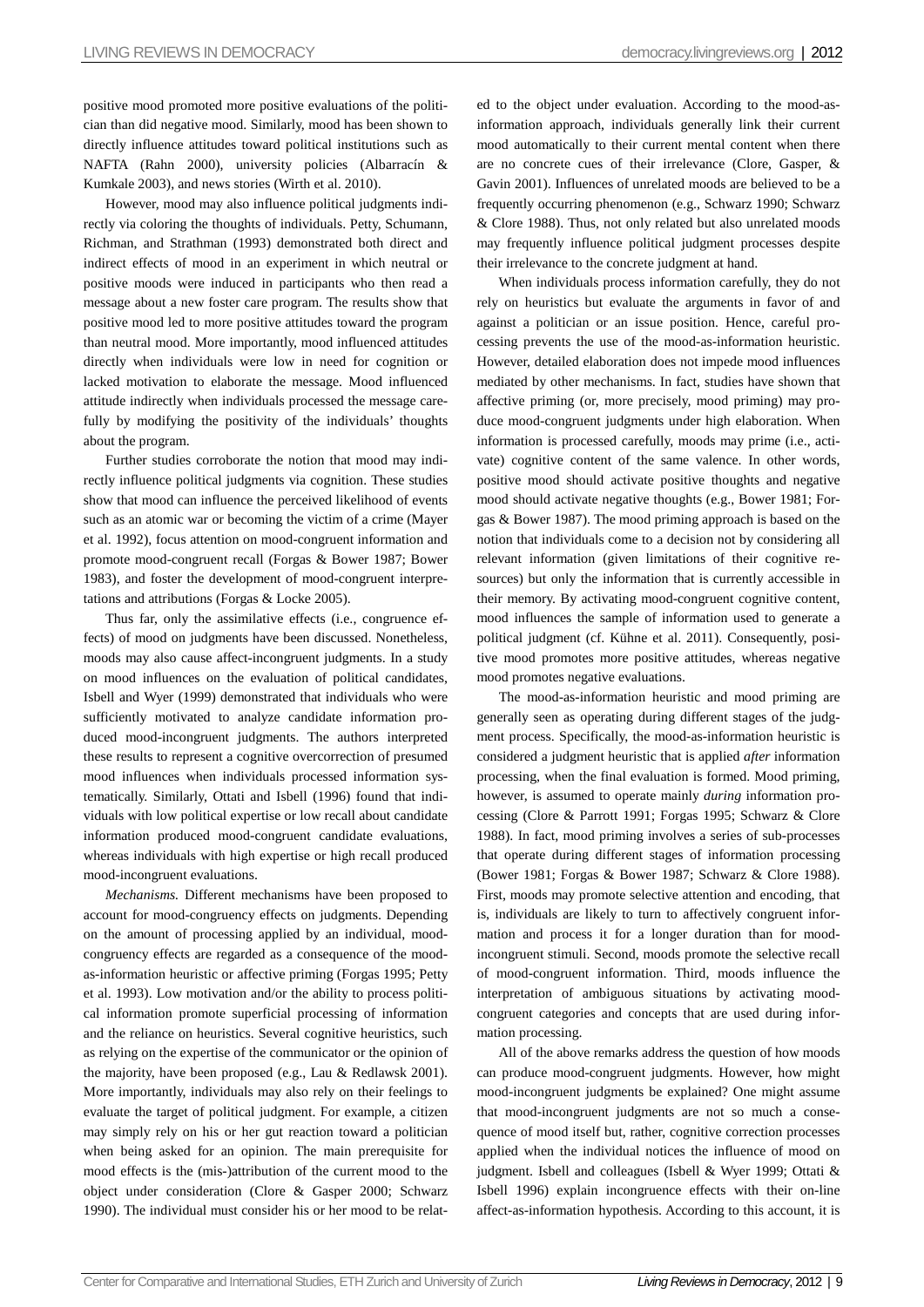typical for moods to pose assimilative effects on judgments for individuals with low processing efficiency who are unable to detect mood influences. In contrast, individuals with high processing efficiency should be able to identify biasing mood effects and, in turn, correct them (also cf. Albarracín & Kumkale 2003; Berkowitz et al. 2000). However, if individuals overestimate the extent of their mood biases, correction processes may result in mood-incongruent attitudes. In other words, mood influences may be overcorrected such that the attitudes that result are opposite in valence compared with the current mood state. Although correction processes have been primarily discussed within the mood-as-information paradigm (e.g., Albarracín & Kumkale 2003; Schwarz & Clore 1983), some have proposed the possibility of discounting taking place during mood priming when the individual notices the absence of a causal link between the mood and the judgment (Clore & Parrott 1991; Forgas 1992; Martin 1986). Thus, when the individual realizes that his or her thoughts have been biased by the current mood, he or she may discount the primed concepts. In this way, mood-incongruent effects may arise when a judgment has been primed by moods.

*Related versus unrelated moods*. Research on mood effects has typically relied on the experimental induction of unrelated moods. This procedure is popular for two reasons. First, the procedure prevents the confounding of cognitive and affective effects on judgments (cf. Clore, Gasper, & Gavin 2001): By keeping the stimulus information about the target object constant and varying only the induced mood, the true effects of mood can be identified. Second, the mood-as-information approach and the mood priming approach assume that related and unrelated moods have similar effects on judgments (Clore & Storbeck 2006; Forgas 2002; Schwarz 1990).

However, as already discussed, several studies within the mood-as-information paradigm have demonstrated that mood influences on judgments may be diminished or eliminated when the irrelevance of the existing mood is noticed (Albarracín & Kumkale 2003; Isbell & Wyer 1999; Keltner, Locke, & Audrain 1993; Schwarz & Clore 1983). For instance, Isbell and Wyer (1999) demonstrated that the influence of unrelated mood on the evaluation of a political candidate was corrected when individuals were motivated—because of situational demands or their partisanship—to accurately examine the candidate. In fact, only weak partisans with a low motivation to evaluate the politician were subject to a misattribution of incidental mood.

As already noted, the main prerequisite for mood effects is the (mis-) attribution of the current mood to the attitude object. A high motivation to form an accurate judgment and high processing capacity (Albarracín & Kumkale 2003; Berkowitz et al. 2000; Isbell & Wyer 1999; Ottati & Isbell 1996) allow the individual to notice and correct mood influences. The possibility of mood discounting implies that related and unrelated moods may differ in their likelihood of being attributed to an object, with related moods being attributed to judgment objects more often than unrelated moods. On the one hand, related mood is unlikely to be discounted as it has indeed been caused by the object under consideration. In this case, high ability and motivation to process information should not preclude the (correct) mood attribution. On the other hand, unrelated mood should be discounted when the individual forms a careful judgment and notices the misattribution.

What about the differential priming effects of related and unrelated moods? Generally, both related and unrelated moods are assumed to prime judgments (Forgas 1995, 2002). However, the discounting of concepts primed by unrelated moods may also take place during mood priming (Clore & Parrott 1991; Forgas 1992; Martin 1986) and related moods may lead to moodcongruent judgments more regularly than do unrelated moods. Furthermore, it is reasonable to expect mood priming effects to be stronger for related mood. First, related mood is associated with cognitive content that is relevant to the judgment. Accordingly, related mood promotes stronger priming effects because it first activates cognitions relevant to the judgment (i.e., information that can be used to form the judgment). In contrast, there is no intrinsic relationship between unrelated mood and the mental content during judgment. Thus, unrelated mood is likely to activate irrelevant as well as relevant cognitions and mood priming effects are likely to dissipate. Second, unrelated mood is likely to be of lower intensity than related mood as unrelated mood is, by definition, triggered by earlier incidents and not by the object under current consideration. Thus, the activation impulse of unrelated mood should be weaker.

All in all, the evidence suggests that unrelated moods, compared with related moods, should be discounted more often and associated with weaker priming effects. Mood discounting requires the individual to notice the incorrectness of the mood attribution. Accordingly, related and unrelated moods may be similar in effect when cognitive capacity and processing motivation are low. However, with increasing capacity and motivation, it becomes more likely for unrelated mood to be discounted, with only related mood used as a judgment heuristic. At the same time, both related and unrelated moods may prime cognitive content when processing intensity is high. However, some studies indicate that mood discounting may also take place during mood priming, which favors the influence of related mood under high message elaboration.

## **Effects of arousal on opinion formation**

*Empirical findings.* High arousal has generally been found to foster the development of extreme and polarized judgments (e.g., Giesen & Hendrick 1974; Gorn, Pham, & Sin 2001; Mano 1992; Mintz & Mills 1971). Giesen and Hendrick (1974) induced high and low arousal in participants who then heard a taped speech on the problems associated with the use of pesticides. The results show that highly aroused individuals perceived pesticides to be a bigger problem than did individuals in the low arousal condition.

As with mood discounting, the discounting of arousal influences may occur when the individual recognizes the irrelevance of arousal (e.g., Sinclair et al. 1994; Zillmann, Johnson, & Day 1974). Sinclair and colleagues (1994) manipulated both affect (i.e., valence), using a priming procedure, and arousal, by engaging half of the participants in physical exercise and instructing the other half to sit for the same duration. Immediately after exercising or sitting, or after a 2-minute delay, participants completed measures concerning their emotional state. The individu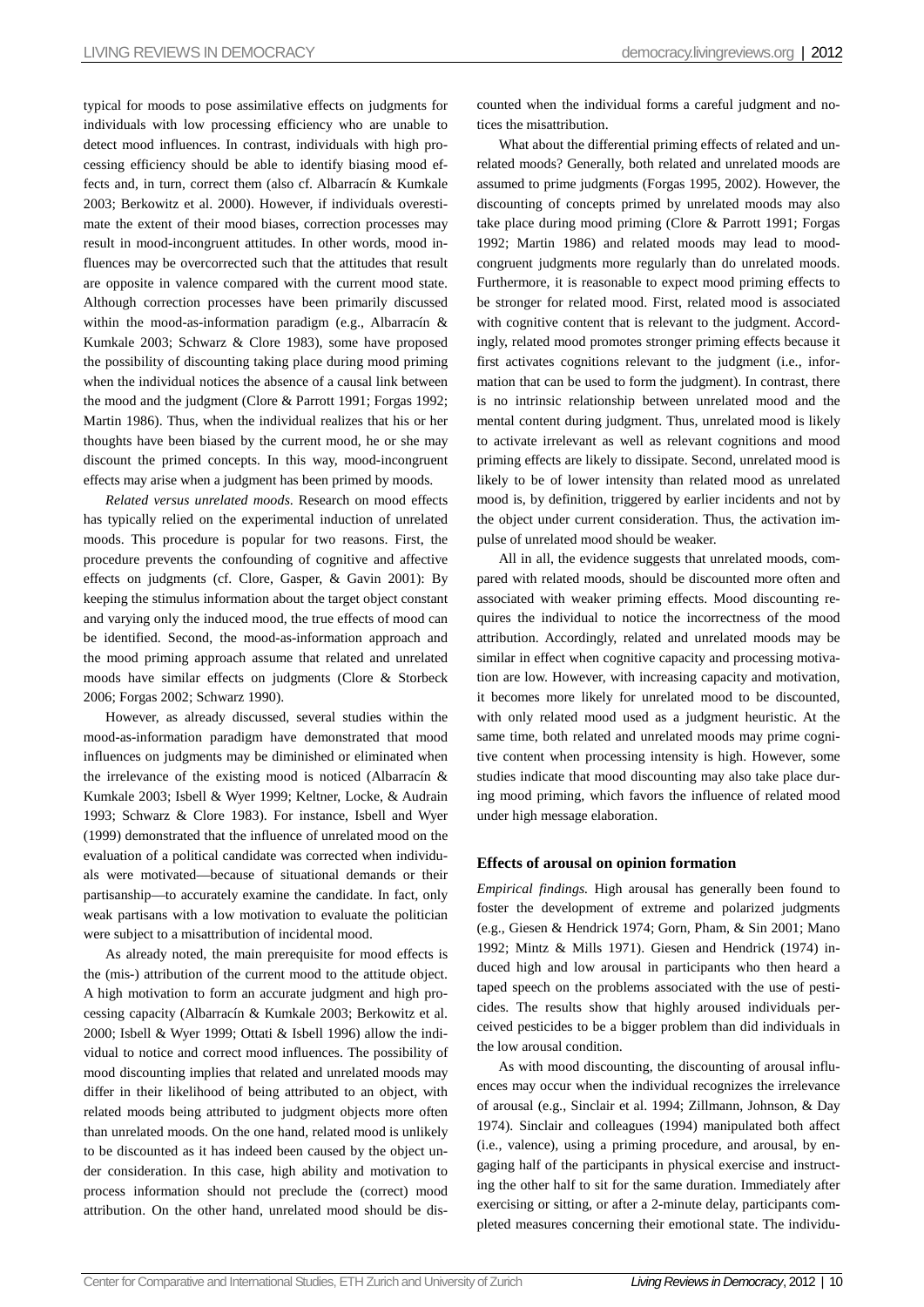als who were more aroused reported more extreme primeconsistent affect when the judgment was delayed. Participants who indicated their affective state after a delay misattributed their arousal to their affective state, whereas participants who indicated their affect immediately correctly attributed arousal to the exercise. Similarly, Zillmann and colleagues (1974) found that unrelated arousal increased aggressive behavior only when the arousal could not be correctly attributed to its cause. A correct attribution inhibited arousal effects on aggressive behavior.

Not only can arousal influence judgments directly, arousal may also impact attitude extremity through the activation of polarized cognitive concepts. Stangor (1990) showed that aroused individuals interpreted information about a negatively depicted person as more negative than did non-aroused individuals. In another experiment, aroused individuals produced more extreme positive traits to describe moderately positive celebrities. Similarly, aroused individuals produced more highly negative traits in the evaluation of negative judgment objects.

Arousal may also influence judgments by biasing the interpretation of affective states. According to Clark and colleagues (1984), arousal activates memory content with a similar level of arousal which, in turn, influences the interpretation of affective states. For example, high arousal may prompt individuals to interpret a negative affective reaction as anger (a high arousal emotion), whereas low arousal promotes the interpretation of the same negative affective reaction as depression (a low arousal emotion). Clark and colleagues corroborated this result in two experiments. Taken together, the findings indicate that arousal promotes emotion-specific priming (cf. next section) by affecting the interpretation of affective states. For example, during judgment formation, high arousal may promote a reliance on anger-related thoughts and low arousal may promote a reliance on depression-related thoughts.

Further studies indicate that arousal influences not only attitude extremity. Grabe and colleagues (2003) investigated the effects of arousing news content (i.e., related arousal) on the evaluation of the news. The results show arousing news stories, compared to non-arousing news stories, to be evaluated as being less informative and more interesting and the covered situation as being more threatening. Although attitude change was not directly assessed in these studies, the findings suggest that arousing news content may be less persuasive because recipients regard it as less reliable. Mano (1994) investigated the influence of arousal on risk-taking behavior. The results show that higher arousal led individuals to be less willing to pay for insurance to protect themselves from a potential loss but to be more willing to pay for gambles. However, high negative affect (i.e., unpleasantness and high arousal) prompted individuals to avoid risks and be more willing to pay for insurance. Therefore, arousal and valence may interact during decision-making. Strong positive affect indicates that a situation is highly benign, whereas strong negative affect signals danger.

*Mechanisms.* As with the mood-as-information hypothesis (e.g., Schwarz 1990), the arousal-as-information hypothesis (Storbeck & Clore 2008; also cf. Schachter & Singer 1962) posits that arousal informs judgment when the arousal is attributed to the object under consideration or to an emotional reaction

toward the object. Hence, arousal may influence the perceived intensity of emotional reactions and the extremity of judgments. As with mood heuristics, the influence of arousal can be discounted when its irrelevance to a judgment is recognized. However, in contrast to mood, arousal influences not the valence but the extremity of judgments by signaling importance or urgency. In other words, the arousal heuristic informs individuals as to how *strongly* they feel about something. Importantly, attitude importance and extremity have been found related in the context of various political issues (e.g., social welfare, military spending, and women's rights) (Liu & Latané 1998). Thus, arousal may promote more extreme political attitudes by signaling to the individual that an issue is of high importance.

Arousal has also been argued to influence attitude extremity through affective priming (Clark 1982; Clark, Milberg, & Erber 1984; Stangor 1990). Clark (1982) and Stangor (1990) posited that arousal should prime extreme concepts within the associative network (i.e., concepts that are highly positive or negative). As with mood priming, arousal may activate affectively congruent concepts. However, congruence in arousal priming refers not to the valence of concepts but rather to their extremity or importance. The arousal-extremity model (cf. Hansen & Krygowski 1994) suggests that arousal at the time of encoding should favor the retrieval of more extreme categories of information from memory given that more extreme schemata tend to be associated with higher levels of emotions and arousal.

*Related versus unrelated arousal*. The theoretical approaches of explaining attitudinal effects of arousal parallel the approaches in mood research. Specifically, arousal may be used as affective information during judgment formation or prime cognitive content. Empirical corroboration stems primarily from studies in which unrelated arousal was induced by caffeine, music, or false feedback (e.g., Mintz & Mills 1971; Giesen & Hendrick 1974; Gorn et al. 2001). Nevertheless, related arousal has also been demonstrated to impact political judgments (e.g., Grabe et al. 2003). More important, the excitation transfer hypothesis (cf. Zillmann 1991) states explicitly that unrelated and related arousals may add up and produce an overly intense reaction toward an object. Apparently, individuals have trouble discriminating between related and unrelated arousal. Still, individuals have been found to have the ability to recognize the irrelevance of unrelated arousal and discount its influence during judgment formation (Sinclair et al. 1994; Zillmann et al. 1974). As with mood discounting, the influence of unrelated arousal should be discounted more often than that of related arousal. Following research on mood effects, one would expect this discounting to take place when unrelated arousal is used as a judgment heuristic and during arousal priming. In contrast, the relationship between related arousal and attitude extremity is expected to be more stable.

### **Effects of discrete emotions on opinion formation**

*Empirical findings.* As discussed above, emotions exhibit unique patterns of appraisal and carry more information than moods, which mainly consist of their valence. Consequently, the influence of an emotion on the formation of political opinion comes not only from the valence but also each appraisal dimen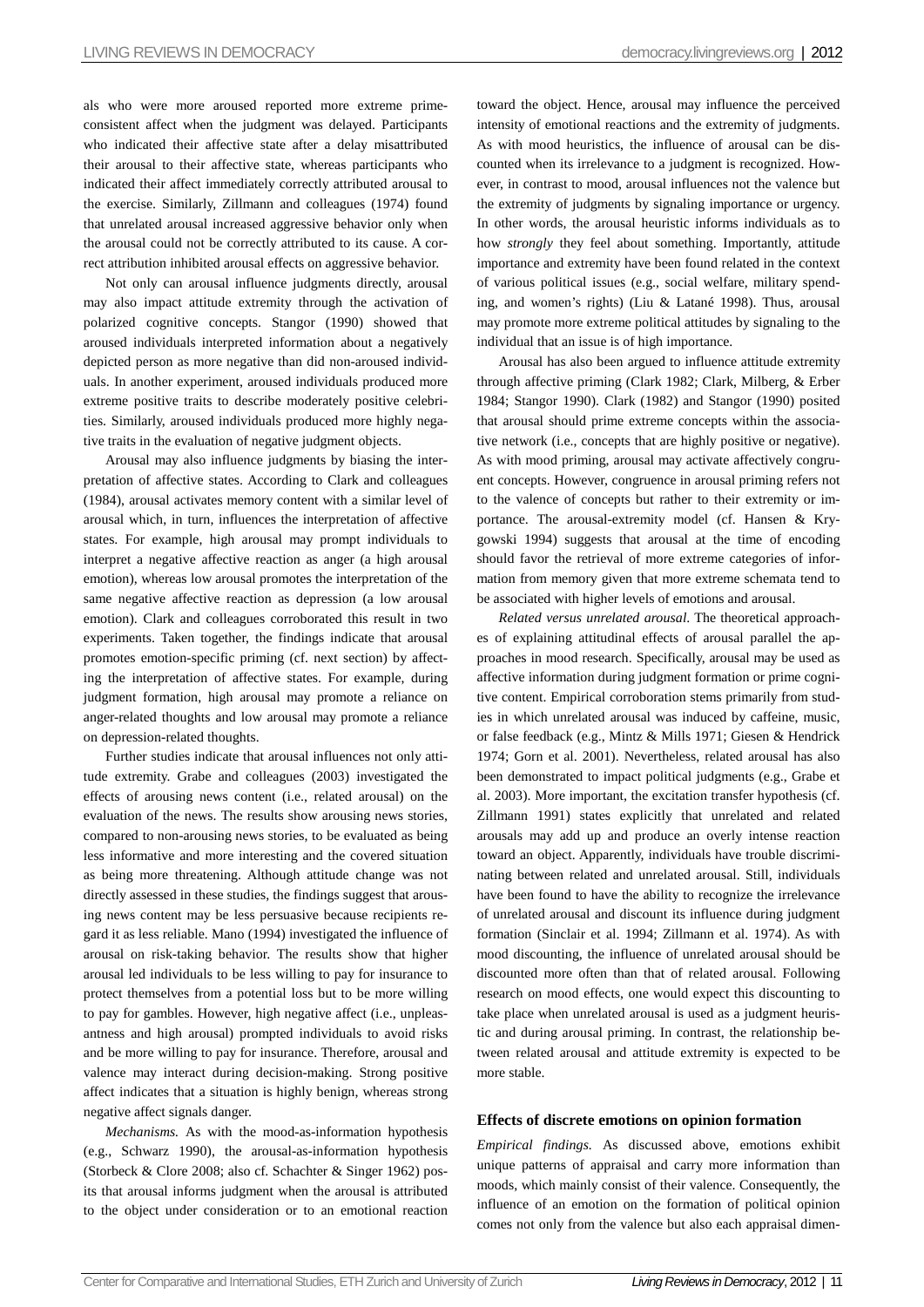sion of the emotion. Emotion-specific effects on attitudes have been corroborated in multiple studies. One line of studies addresses the differential effects of anger and fear. Lerner, Gonzalez, Small, and Fischoff (2003) found that related fear about terrorism increased risk estimates and decreased support for vengeful policies. In contrast, anger decreased risk estimates and support for conciliatory policies while increasing support for vengeful policies. Similarly, Nabi (2003) demonstrated that related anger and fear about drunk driving influenced information seeking and attitudes. Angry individuals were more interested in retributive information and favored retributive policies. In contrast, fearful individuals preferred protective information and protective solutions. Similarly, fear has been shown to decrease support for war (Huddy et al. 2005; Schoen 2006) and enhance support for isolationism (Huddy et al. 2005). The findings indicate that emotions are associated with a tendency to interpret information and act upon it. Fear leads individuals to assess situations as hazardous and motivates them to seek protection. Anger signals that a negative situation is controllable and motivates the individual to punish the culprit.

Further studies have investigated the differential effects of anger and sadness on attitudes. Anger has been associated with more causal attributions (Lerner, et al. 1998; Small, Lerner, & Fischoff 2006). Specifically, anger fosters the generation of thoughts concerning the causes of political events, where sadness leads to a focus on the consequences of events. Furthermore, anger can promote a preference for punitive and retributive policies (Gault & Sabini 2000; Nerb & Spada 2001) and decrease support for social welfare (Small & Lerner 2008) and supportive policies (Nerb & Spada 2001). In contrast, sadness is generally associated with a preference for social welfare and supportive measures.

Raghunathan and colleagues (Raghunathan & Pham 1999; Raghunathan, Pham, & Corfman 2006) investigated the differential effects of anxiety and sadness. Compared to anxious individuals, sad individuals showed a higher preference for high-risk options. According to the authors, the induced emotions were associated with specific goals that influenced the participants' judgments. Sad individuals were more likely to take a risk as their emotions motivated them to compensate for a loss, whereas anxious individuals, being motivated to avoid potential losses, chose more secure options.

Some studies have investigated the way in which discrete emotions are triggered by news reports and subsequently influence political opinion. Nerb and Spada (2001; also cf. Nerb 2000) presented participants in a series of experiments with short news reports about an environmental disaster. The authors manipulated the degree of responsibility that was attributed to the actor that caused the disaster in order to induce anger or sadness in the participants. The news report that induced anger promoted support for retributive action, whereas the news report that induced sadness promoted supportive action. Similarly, Kühne and Schemer (2011) found that an anger-framed news story about a traffic accident, compared to a sadness-framed news story, increased the preference for retributive policies and the behavioral intention to punish traffic offenders. Apparently, news frames may trigger discrete emotions that influence political judgments. DeSteno and colleagues (2004) investigated the interaction of emotional states and news frames during the process of judgment about a tax policy. The authors found that sad participants were more likely to be persuaded by a sadnessframed message in favor of tax increases than neutral participants. Sad participants were also more likely to indicate that they would vote for the tax proposal. The findings imply that news reports can influence political judgments by triggering discrete emotions and that news frames become more persuasive when they appeal to the emotional state of the recipient.

*Mechanisms.* Lerner and colleagues (Lerner & Keltner 2000; Han et al. 2007) have proposed a framework to explain the persuasive effects of discrete emotions on judgments. Their Appraisal Tendency Framework (ATF) is based on appraisal theories and functional approaches to emotion and postulates that discrete emotions arise as a response to a specific evaluation of a situation. The induced emotional state exhibits a specific pattern of appraisal and is associated with the motivation to follow an adequate course of action. This first step is termed cognition-toemotion. In a second step, termed emotion-to-cognition, emotions give rise to "an implicit cognitive predisposition to appraise future events in line with the central appraisal patterns that characterize the emotions" (Han et al. 2007, p. 160). Emotions entail cognitive evaluations that are projected onto subsequent judgments and motivate the individual to act accordingly (also cf. Raghunathan & Pham 1999). In other words, emotions increase the tendency to evaluate situations in an emotioncongruent way and motivate the individual to act accordingly. A related proposition stems from DeSteno and colleagues (2004) who argue that discrete emotions influence likelihood judgments by signaling to individuals that emotion-congruent events are more likely. For instance, a fearful individual tends to perceive the world as dangerous and threatening events to be very likely.

Given that emotions result from a combination of multiple appraisals, it follows that emotions may convey more complex information than moods or arousal, which mainly provide information about valence and importance, respectively. However, the cognitive complexity of emotions also reduces their sphere of influence. Specifically, the influence of an emotion is limited to the spheres of judgment related to the dimensions of appraisals associated with that emotion (Han et al. 2007). Any carryover requires a match between the main appraisal dimensions of the emotion and the salient cognitive dimensions of the judgment.

*Related versus unrelated emotions*. Emotion-specific effects on judgment have been investigated with regard to related and unrelated emotions. Related emotions have been induced by instructing individuals to think about emotional aspects of an issue (Lerner et al. 2003; Small et al. 2006) and by presenting emotional articles (Nerb & Spada 2001; Nerb 2000) or newscasts (Meijnders et al. 2001). Unrelated emotions have been induced by instructing individuals to reproduce emotioninducing life events (Small & Lerner 2008) or by presenting emotional stories about an unrelated issue (DeSteno et al. 2004; Keltner, Ellsworth, & Edwards 1993). Emotion-specific effects on opinion formation have been demonstrated for both related and unrelated emotions. Theories such as the ATF propose that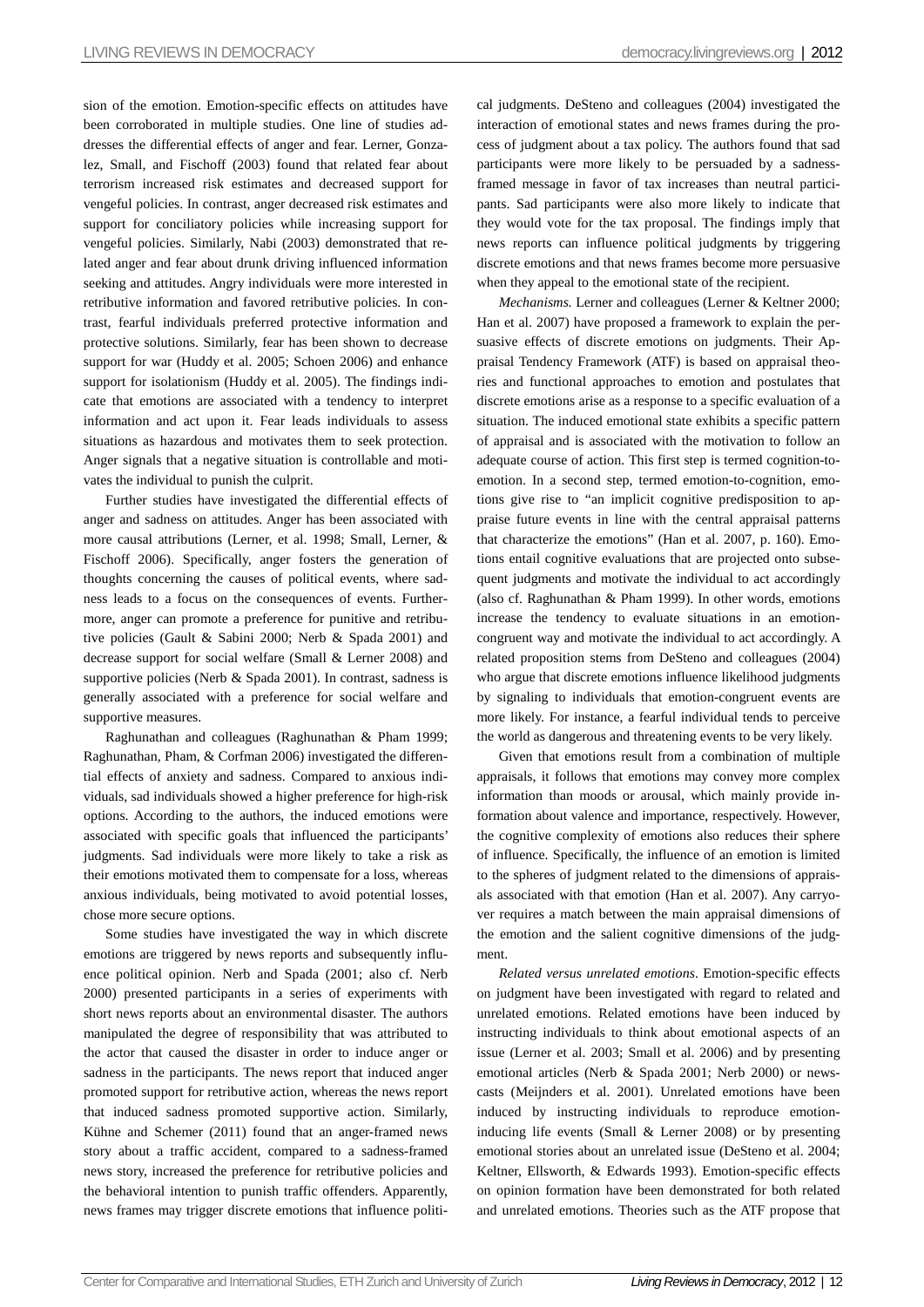related and unrelated emotions have the same effect on judgment (cf. Han et al. 2007). However, as with theories about mood effects, Lerner and Keltner (2000) argue that certain boundary conditions are required for such effects to arise. First, the goal attainment hypothesis suggests that appraisal tendencies will be deactivated when the emotion-related goal is attained. For example, Goldberg, Lerner, and Tetlock (1999) found that anger promoted punitive judgments when the culprit of the angerinducing crime had not yet been punished. However, when the culprit had already been punished, anger no longer promoted more punitive judgments. Inducing unrelated emotions by instructing individuals to remember emotional life events may, thus, promote emotional reactions that are more likely to be discounted because the emotional goals associated with past events tend to be already attained. In contrast, emotional goals associated with related emotions (i.e., emotions related to the current issue) are likely to be still active during judgment formation.

Second, the cognitive awareness hypothesis asserts that appraisal tendencies will be deactivated when individuals realize that their incidental emotions are irrelevant to the judgment (also cf. DeSteno et al. 2000). As with the mood discounting hypothesis (Schwarz & Clore 1983), unrelated emotions should be discounted when their irrelevance to a judgment is acknowledged, and related emotions are more likely than unrelated emotions to influence judgment processes. This notion has been corroborated by Lerner et al. (1998), who showed that holding individuals accountable for their judgments reduced the influence of unrelated anger on the punitive intensity of their judgments. When held accountable for their judgments, individuals were more motivated to generate valid judgments and corrected for the influence of unrelated anger. Similarly, DeSteno et al., (2000) found that individuals with high need for cognition corrected for influences of unrelated emotions on likelihood estimates, whereas individuals with low need for cognition formed estimates that were consistent with their emotional state.

All in all, the findings on the attitudinal effects of emotions on judgment parallel the effects of moods, that is, emotions generally promote assimilative judgment. In contrast to moods, however, emotions convey not only information about the valence of an event but also multiple cognitive assessments, such as certainty or agency. Furthermore, emotional influences on judgment may have no attitudinal impact when the emotional goal has already been attained or the irrelevance of the emotional state is acknowledged.

## **The informational value of related and unrelated affects**

The reviewed studies and theories indicate that both unrelated and related affects may have a substantial impact on the formation of political opinions. First, affect influences the way in which political information is processed. Happy mood, low and intense arousal, and emotions such as anger and disgust have been found to inhibit a detailed analysis of information and promote a reliance on preexisting preferences, judgment heuristics and stereotypes. In contrast, negative mood, moderate arousal, and fear are associated with a careful, bottom-up analysis of political messages, which enables individuals to assess the quality of arguments and generate counter-arguments. Second, moods, arousal, and emotions influence the nature of the political attitudes formed. Happy mood has been shown to promote positive attitudes, whereas negative mood promotes negative attitudes. Similarly, discrete emotions give rise to emotioncongruent judgments. Fear, for example, prompts the individual to perceive a situation as risky, whereas anger signals that a situation is under control. Arousal has been demonstrated to impact political judgment by influencing the extremity of judgments. More precisely, the extremity of the affective state carries over to the political attitude being formed.

The findings indicate that affect has mainly assimilative effects on political judgments: Individuals typically perceive their affective state as a reaction to current mental content and, in turn, act according to the implications of their affective state. According to the mood-as-information approach (e.g., Schwarz 1990), assimilative effects result from the informational value that affective states convey to the individual: Affect serve as rapid indicators of the way in which messages should be processed or provides information about the nature of political objects. By conveying information rapidly, affect facilitates a quick adaptation to the demands of the environment. The reviewed mechanisms of affective influence suggest that affect typically conveys information through two different processes. On the one hand, individuals may directly rely on their feelings when forming political judgments. On the other hand, affect may prime affect-congruent cognition. In other words, affect may also promote adaptation by influencing the cognitive concepts used during judgment formation.

Depending on the structure of the particular affective state, different information may be conveyed to the individual. Both mood and arousal have limited cognitive content and can be reduced to experienced valence and activation, respectively. Mood provides information about the positive or negative valence of things, whereas arousal provides information about importance. In contrast, emotions arise from specific configurations of cognitive appraisals. Emotions hence carry more information than moods or arousal and exhibit a cognitive specificity. At the same time, the cognitive structure of emotions reduces their sphere of influence. First, individuals are usually aware of the cause of an emotion and are, therefore, less likely to misattribute emotions compared to moods and arousal. Second, emotions may only color judgment if there is a fit between the cognitive structure of the emotion and that of the judgment. In other words, the carryover necessitates a match between the main appraisal dimensions of the emotion and the salient cognitive dimensions of the judgment.

Considering the informational value of affect, empirical findings and the theoretical models both suggest that related and unrelated affects should have a similar impact on judgment formation because they do not differ with regard to their experiential quality. Additionally, related and unrelated affects are assumed to operate through the same processes. However, there exists one major difference between related and unrelated affects: Unrelated affect can be discounted more easily than relat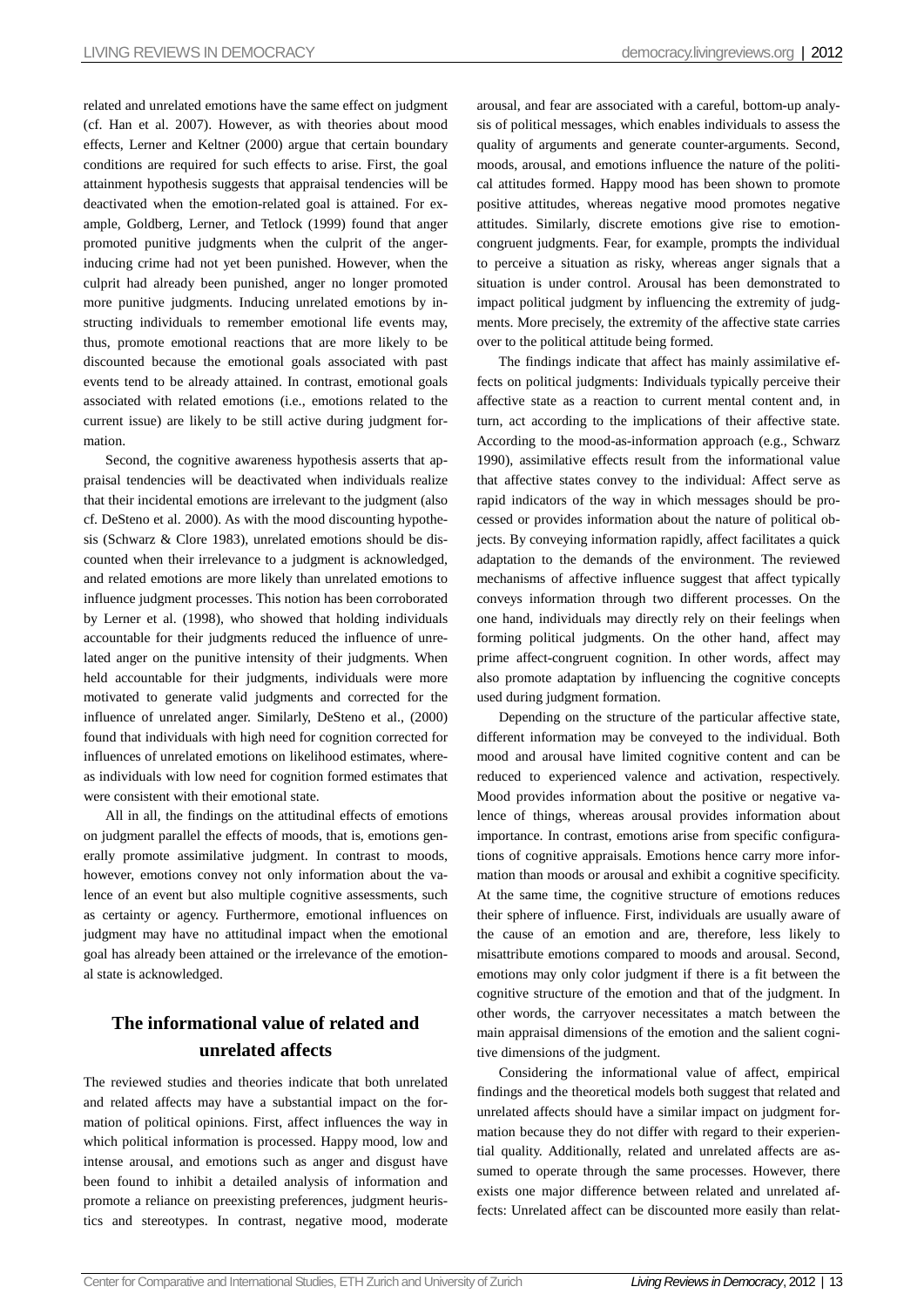ed affect. Individuals typically link their current affect (whether related or unrelated) automatically and implicitly to the currently experienced mental content without reflecting on the plausibility of such an attribution. This feature allows affect to facilitate rapid adaptations to current environmental demands. However, given ample cognitive resources and motivation, individuals may reconsider this implicit association and notice the true relevance of the affective state to the respective judgment. Consequently, during judgment formation, unrelated affect, which is not intrinsically linked to the judgment, should be discounted (i.e., lose its informational value) more often than related affect. Similarly, the validity of a cognitive assessment primed by unrelated affect should be doubted more regularly. In other words, affect, like cognitive information, may be used as a basis for judgments but may also be regarded as incorrect or useless for a specific judgment. This pattern appears to apply for moods, arousal, and emotions. Hence, returning to the question of whether affective influences are determined by the experiential quality or the cause of affect, it appears that the subjective experience of affect is the more decisive determinant of affective influences, whereas one's awareness about the causes of an affective state may moderate the influence.

The reviewed approaches that consider affect discounting (Schwarz 1990; Storbeck & Clore 2008; Lerner & Keltner 2000) suggest that the assimilative effects of related and unrelated affects are the default procedure and that affect discounting requires additional cognitive processing and reflection. Thus, affect should influence political judgments regardless of its relatedness when individuals have limited processing resources (i.e., low motivation and/or ability). However, affective relatedness should become more important with the increase in processing resources. Mood research has also demonstrated that correction processes are often imprecise. Apparently, individuals have trouble in determining the influence of affect on their judgment. Hence, when affective influences are detected, individuals tend to overcorrect them, which results in incongruent outcomes.

It should be noted that the present discussion has focused mainly on the differential attitudinal influences of related and unrelated affects. However, the same arguments should apply also to the processing effects of affect. Specifically, to the extent that individuals do not question the relevance of their affective state, affect may guide information processing. However, when individuals realize the irrelevance of their affect, they may choose to abandon the processing style prompted by the affect.

All in all, the reviewed studies indicate that emotion is an important factor influencing political judgment. Individuals do not rely only on cognitive information (i.e., acquired knowledge and beliefs) but also on their affective reactions when making decisions about political issues. The corpus of empirical findings and theories about affective influences substantiates the notion that the classical rational choice paradigm has a one-sided view on political decision-making (cf. Marcus, Neumann, & MacKuen 2000). In particular, citizens do not exclusively base their decisions on arguments or the cognitive computation of the expectancy values of different options.

This review emphasizes the processes underlying affective influences on judgment. To date, there exist multiple theoretical approaches that address these processes. However, further research is necessary to gain a better understanding about the interplay of higher cognition and affect. A clear understanding of the underlying processes is crucial and will increase the predictive power of models that treat political decision-making as a mainly cognitive process. Furthermore, knowledge about these processes is necessary for a normative assessment of affective influences. Traditionally, it has been assumed that political reasoning should be protected from affective influences (cf. Marcus 2000). However, current findings indicate that affect is not always detrimental to reasoning but may even enhance rational decision-making (e.g., Damasio 1994; Blanchette & Richards 2010; Marcus et al. 2000). A better understanding of cognitive and affective decision-making will, hence, support more informed judgment about the desirability of affective influences.

## **References**

Albarracín, Dolores, and Tarcan G. Kumkale. 2003. Affect as information in persuasion: A model of affect identification and discounting. *Journal of Personality and Social Psychology* 84, no. 3: 453–69. doi: 10.1037/0022-3514.84.3.453

Armitage, Christopher J., Mark Conner, and Paul Norman. 1999. Differential effects of mood on information processing: Evidence from the theories of reasoned action and planned behaviour. *European Journal of Social Psychology* 29: 419–33. doi: 10.1002/(SICI)1099-0992(199906)29:4<419::AID-EJSP933>3.0.CO;2-L

Berelson, Bernard. 1952. Democratic theory and public opinion. *Public Opinion Quarterly* 16, no. 3: 313–30. doi: 10.1086/266397

Berkowitz, Leonard, Sara Jaffee, Eunkyung Jo, and Bartholomeu T. Troccoli. 2000. On the correction of feelinginduced judgmental biases. In *Feeling and thinking: The role of affect in social cognition*, ed. Joseph P. Forgas, 131–52. Cambridge: Cambridge University Press. URL (cited on 27 June

#### 2012): http://books.google.com/books?id=PSiU9wsJ13QC

Blanchette, Isabelle, and Anne Richards. 2010. The influence of affect on higher level cognition: A review of research on interpretation, judgment, decision making and reasoning. *Cognition and Emotion* 24, no. 4: 561–95. doi: 10.1080/02699930903132496

Bless, Herbert. 2000. The interplay of affect and cognition: The mediating role of general knowledge structures. In *Feeling and thinking: The role of affect in social cognition*, ed. Joseph P. Forgas, 201–22. Cambridge: Cambridge University Press. URL (cited on 27 June 2012): [http://books.google.com/](http://books.google.com/books?id=PSiU9wsJ13QC)  [books?id=PSiU9wsJ13QC](http://books.google.com/books?id=PSiU9wsJ13QC)

Bless, Herbert. 2001. Mood and the use of general knowledge structures. In *Theories of mood and cognition: A user's handbook*, ed. Leonard L. Martin and Gerald L. Clore, 9–26. Mahwah, NJ: Erlbaum. URL (cited on 27 June 2012): <http://books.google.com/books?id=ZVZGeyTcCwwC&pg>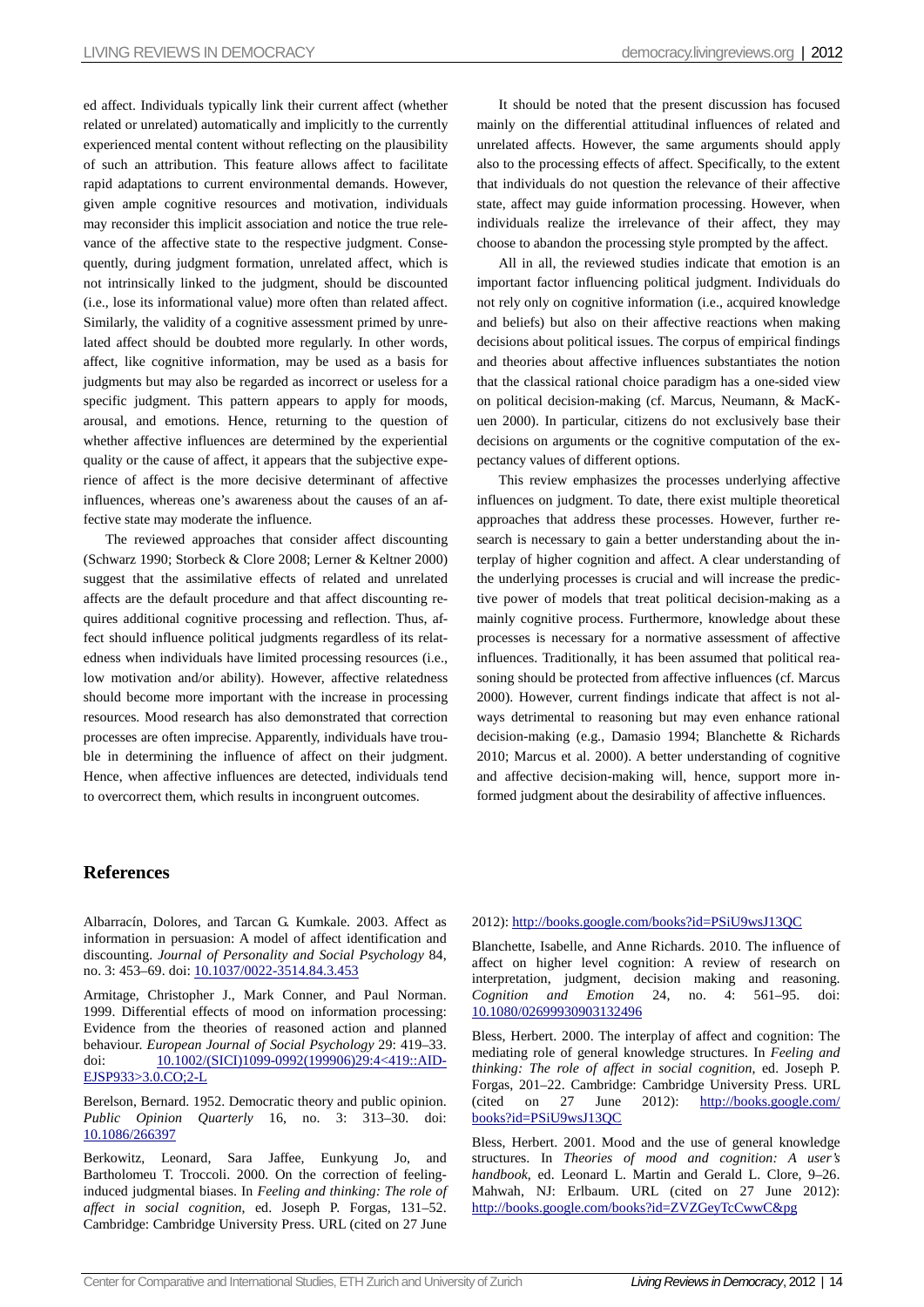Bless, Herbert, Norbert Schwarz, and Reiner Wieland. 1996. Mood and the impact of category membership and individuating information. *European Journal of Social Psychology* 26: 935– 59. doi: 10.1002/(SICI)1099-0992(199611)26:6<935::AID-EJSP798>3.0.CO;2-N

Bless, Herbert, Gerd Bohner, Norbert Schwarz, and Fritz Strack. 1990. Mood and persuasion: A cognitive response analysis. *Personality and Social Psychology Bulletin* 16, no. 2: 331–45. doi: 10.1177/0146167290162013

Bless, Herbert, and Klaus Fiedler. 2006. Mood and the regulation of information processing and behavior. In *Affect in social thinking and behavior*, ed. Joseph P. Forgas, 65–84. New York, NY: Psychology Press.

Bless, Herbert, and Norbert Schwarz. 1999. Sufficient and necessary conditions in dual-process models: The case of mood and information processing. In *Dual-process theories in social psychology*, ed. Shelly Chaiken and Yaacov Trope, 423–40. New York, NY: Guilford Press. URL (cited on 27 June 2012): http://books.google.com/books?id=5X\_auIBx99EC

Bodenhausen, Galen V., Geoffrey P. Kramer, and Karin Süsser. 1994. Happiness and stereotypic thinking in social judgment. *Journal of Personality and Social Psychology* 66, no. 4: 621– 32. doi: 10.1037/0022-3514.66.4.621

Bodenhausen, Galen V., C. Neil Macrae, and Kurt Hugenberg. 2003. Social cognition. In *Handbook of psychology. Personality and social psychology*, ed. Theodore Millon, Melvin J. Lerner, Irivng B. Weiner, 257–82. Hoboken, NJ: Wiley.

Bodenhausen, Galen V., Thomas Mussweiler, Shira Gabriel, and Kristen N. Moreno. 2001. Affective influences on stereotyping and intergroup relations. In *Handbook of affect and social cognition*, ed. Joseph P. Forgas, 319–43. Mahwah, NJ: Erlbaum. URL (cited on 27 June 2012): [http://books.google.com/](http://books.google.com/books?id=Erl5BGpW5QwC)  [books?id=Erl5BGpW5QwC](http://books.google.com/books?id=Erl5BGpW5QwC)

Bodenhausen, Galen V., Lori A. Sheppard, and Geoffrey P. Kramer. 1994. Negative affect and social judgment: The differential impact of anger and sadness. *European Journal of Social Psychology* 24: 45–62. doi: 10.1002/ejsp.2420240104

Bohner, Gerd, and Thomas Weinerth. 2001. Negative affect can increase or decrease message scrutiny: The affect interpretation hypothesis. *Personality and Social Psychology Bulletin* 27, no. 11: 1417–28. doi: 10.1177/01461672012711003

Bower, Gordon H. 1981. Mood and memory. *American*  Psychologist 36, no. 2: 129-48. doi: 10.1037/0003-066X.36.2.129

Bower, Gordon H. 1983. Affect and cognition. *Philosophical Transactions of the Royal Society of London. Series B, Biological Sciences* 302: 387–402. doi: 10.1098/rstb.1983.0062

Brader, Ted. 2005. Striking a responsive chord: How political ads motivate and persuade voters by appealing to emotions. *American Journal of Political Science* 49, no. 2: 388–405. doi: 10.1111/j.0092-5853.2005.00130.x

Breckler, Steven J., and Elizabeth C. Wiggins. 1989. Affect versus evaluation in the structure of attitudes. *Journal of Experimental Social Psychology* 25, no. 3: 253–71. doi: 10.1016/0022-1031(89)90022-X

Bucy, Erik P. 2003. Emotion, presidential communication, and traumatic news: Processing the World Trade Center attacks. *Press/Politics* 8, no. 4: 76–96. doi: 10.1177/ 1081180X03256801

Cahill, Larry, and James L. McGaugh. 1998. Mechanisms of emotional arousal and lasting declarative memory. *Trends in Neurosciences* 21, no. 7: 294–99. doi: 10.1016/S0166-

## 2236(97)01214-9

Chartrand, Tanya L., Rick B. van Baaren, and John A. Bargh. 2006. Linking automatic evaluation to mood and information processing style: Consequences for experienced affect, impression formation, and stereotyping. *Journal of Experimental*  Psychology: General 135, no. 1: 70-77. doi: 10.1037/0096-3445.135.1.70

Cho, Jaeho, Michael P. Boyle, Heejo Keum, Mark D. Shevy, Douglas M. McLeod, Dhavan V. Shah, and Zhongdang Pan. 2003. Media, terrorism, and emotionality: Emotional differences in media content and public reactions to the September 11th terrorist attacks. *Journal of Broadcasting & Electronic Media* 47, no. 3. doi: 10.1207/s15506878jobem4703\_1

Christians, Clifford G., Theodore L. Glasser, Denis McQuail, Kaarle Nordenstreng, and Robert A. White. 2009. *Normative theories of the media: Journalism in democratic societies.*  Urbana, IL: University of Illinois Press. URL (cited on 27 June 2012): http://books.google.com/books?id=jZAWo25gwY0C

Clark, Margaret S. 1982. A role for arousal in the link between feeling states, judgments, and behavior. In *Affect and cognition: The seventeenth annual Carnegie Symposium on cognition*, ed. Margaret S. Clark and Susan T. Fiske, 263–89. Hillsdale, NJ: Erlbaum.

Clark, Margaret S., Sandra Milberg, and Ralph Erber. 1984. Effects of arousal on judgments of others' emotions. *Journal of Personality and Social Psychology* 46, no. 3: 551–60. doi: 10.1037/0022-3514.46.3.551

Clore, Gerald L., and Karen Gasper. 2000. Feeling is believing: Some affective influences on belief. In *Emotions and beliefs: How feelings influence thoughts*, ed. Nico H. Frijda, Antony S. R. Manstead, and Sacha Bem, 10–44. Cambridge: Cambridge University Press. URL (cited on 27 June 2012): http://books.google.com/books?id=HWDbt-QMHPgC

Clore, Gerald L., Karen Gasper, and Erika Gavin. 2001. Affect as information. In *Handbook of affect and social cognition*, ed. Joseph P. Forgas, 121–44. Mahwah, NJ: Erlbaum. URL (cited on 27 June 2012): http://books.google.com/books?id= [Erl5BGpW5QwC](http://books.google.com/books?id=Erl5BGpW5QwC)

Clore, Gerald L, and Jeffrey R. Huntsinger. 2009. How the object of affect guides its impact. *Emotion Review* 1, no. 1: 39–54. doi: 10.1177/1754073908097185

Clore, Gerald L., and W. Gerrod Parrott. 1991. Moods and their vicissitudes: Thoughts and feelings as information. In *Emotion and social judgments*, ed. Joseph P. Forgas, 107–23. Oxford: Pergamon Press. URL (cited on 27 June 2012): http://books.google.com/books?id=WYe1v5qQTP8C

Clore, Gerald L., and Simone Schnall. 2005. The influence of affect on attitude. In *The handbook of attitudes*, ed. Dolores Albarracín, Blair T. Johnson, and Marc P. Zanna, 437–89. Mahwah, NJ: Erlbaum. URL (cited on 27 June 2012): http://books.google.com/books?id=EZ5lyoEQGtgC

Clore, Gerald L., and Justin Storbeck. 2006. Affect as information about liking, efficacy, and importance. In *Affect in social thinking and behavior*, ed. Joseph P. Forgas, 123–41. New York, NY: Psychology Press.

Clore, Gerald L., Robert S. Wyer, Jr., Bruce Dienes, Karen Gasper, Carol Gohm, and Linda Isbell. 2001. Affective feelings as feedback: Some cognitive consequences. In *Theories of mood and cognition: A user's handbook*, ed. Leonard L. Martin and Gerald L. Clore, 27–62. Mahwah, NJ: Erlbaum. URL (cited on 27 June 2012): [http://books.google.com/books?id=](http://books.google.com/books?id=%20ZVZGeyTcCwwC&pg)  [ZVZGeyTcCwwC&pg](http://books.google.com/books?id=%20ZVZGeyTcCwwC&pg)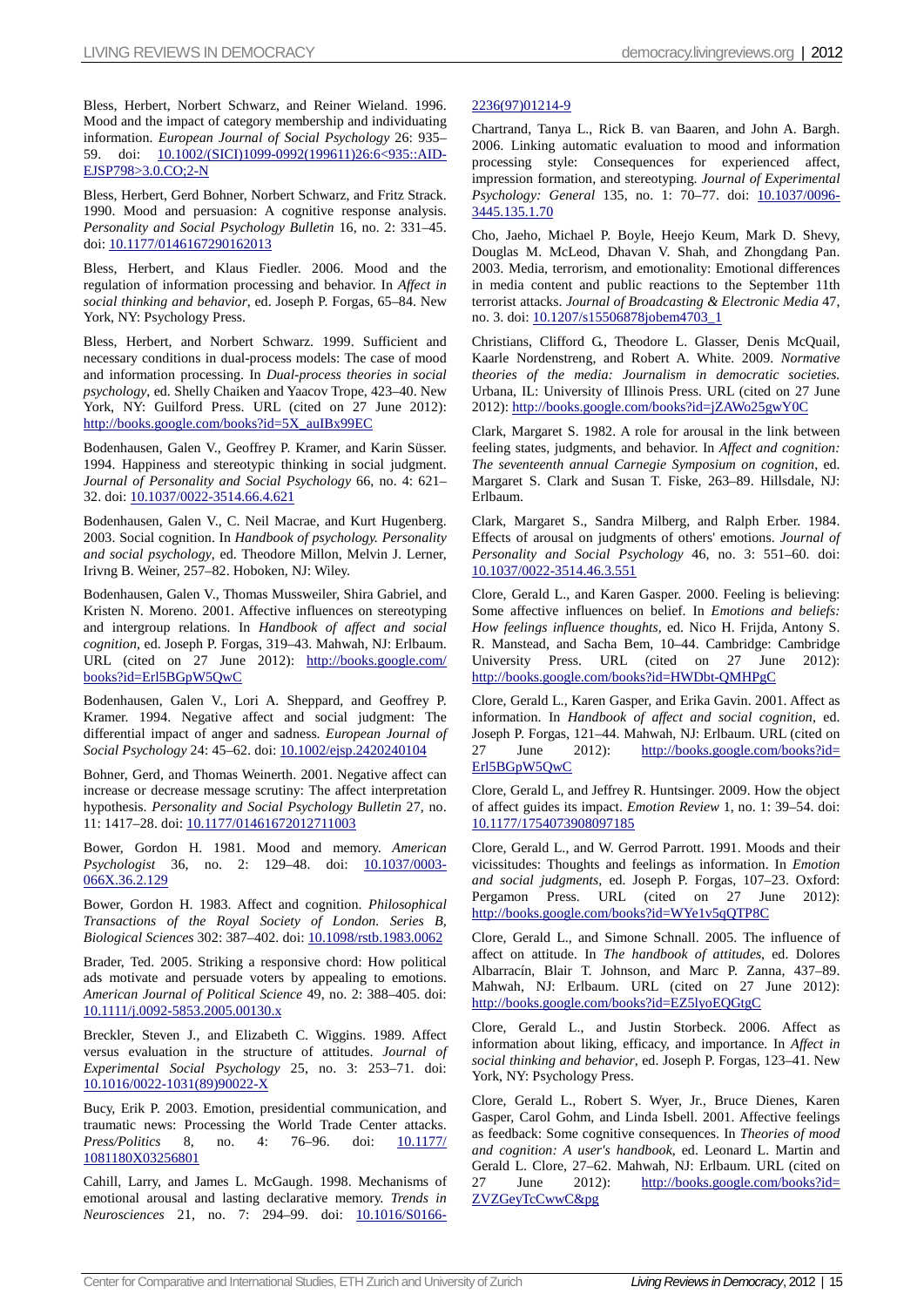Damasio, Antonio. 1994. *Descartes' error.* New York, NY: Putnam's Sons.

De Castella, Krista, Craig McGarty, and Luke Musgrove. 2009. Fear appeals in political rhetoric about terrorism: An analysis of speeches by Australian Prime Minister Howard. *Political Psychology* 30, no. 1: 1-26. doi: **10.1111/j.1467-**9221.2008.00678.x

DeSteno, David, Richard E. Petty, Derek D. Rucker, Duane T. Wegener, and Julia Braverman. 2004. Discrete emotions and persuasion: The role of emotion-induced expectancies. *Journal of Personality and Social Psychology* 86, no. 1: 43–56. doi: 10.1037/0022-3514.86.1.43

DeSteno, David, Richard E. Petty, Duane T. Wegener, and Derek D. Rucker. 2000. Beyond valence in the perception of likelihood: The role of emotion specificity. *Journal of Personality and Social Psychology* 78, no. 3: 397–416. doi: 10.1037/0022-3514.78.3.397

Detjen, Joachim 2000. Die Demokratiekompetenz der Bürger: Herausforderung für die politische Bildung. *Aus Politik und Zeitgeschichte* 25: 11–20. URL (cited on 27 June 2012): http://www.bpb.de/publikationen/7FDXBG,0,0,Die\_Demokratie kompetenz\_der\_B%FCrger.html

Eagly, Alice H., and Shelly Chaiken. 1993. *The psychology of attitudes.* Fort Worth, TX: Harcourt Brace Jovanovich.

Easterbrook, J. A. 1959. The effect of emotion on cue utilization and the organization of behavior. *Psychological Review* 66, no. 3: 183–201. doi: 10.1037/h0047707

Ellsworth, Phoebe C., and Klaus R. Scherer. 2003. Appraisal processes in emotion. In *Handbook of affective sciences*, ed. Richard J. Davidson, Klaus R. Scherer, and H. Hill Goldsmith, 572–95. New York, NY: Oxford University Press.

Elster, Jon. 1996. Rationality and the emotions. *The Economic Journal* 106, no. 438: 1386–97. URL (cited on 27 June 2012): http://www.jstor.org/stable/2235530

Fiedler, Klaus 2001. Affective influences on social information processing. In *Handbook of affect and social cognition*, ed. Joseph P. Forgas, 163–85. Mahwah, NJ: Erlbaum. URL (cited on 27 June 2012): http://books.google.com/books?id= [Erl5BGpW5QwC](http://books.google.com/books?id=Erl5BGpW5QwC)

Forgas, Joseph P. 1992. Affect in social judgments and decisions: A multiprocess model. *Advances in Experimental Social Psychology* 25: 227–75. doi: 10.1016/S0065- 2601(08)60285-3

Forgas, Joseph P. 1995. Mood and judgment: The affect infusion model (AIM). *Psychological Bulletin* 117, no. 1: 39–66. doi: 10.1037/0033-2909.117.1.39

Forgas, Joseph P. 2002. Toward understanding the role of affect in social thinking and behavior. *Psychological Inquiry* 13, no. 1: 90–102. doi: 10.1207/S15327965PLI1301\_03

Forgas, Joseph P., and Gordon H. Bower. 1987. Mood effects on person-perception judgments. *Journal of Personality and Social Psychology* 53, no. 1: 53–60. doi: 10.1037/0022-3514.53.1.53

Forgas, Joseph P., and Judith Locke. 2005. Affective influences on causal inferences: The effects of mood on attributions for positive and negative interpersonal episodes. *Cognition and Emotion* 19, no. 7: 1071–81. doi: 10.1080/02699930541000093

Frijda, Nico H. 1988. The laws of emotion. *American Psychologist* 43, no. 5: 349–58. doi: 10.1037/0003- 066X.43.5.349

Frijda, Nico H. 1993. Moods, emotion episodes, and emotions. In *Handbook of emotions*, ed. Michael Lewis and Jeannette M. Haviland, 381–403. New York, NY: Guilford Press.

Gault, Barbara A., and John Sabini. 2000. The roles of empathy, anger, and gender in predicting attitudes towards punitive, reparative, and preventative public policies. *Cognition and Emotion* 14, no. 4: 495–520. doi: 10.1080/026999300402772

Giesen, Martin, and Clyde Hendrick. 1974. Effects of false positive and negative arousal feedback on persuasion. *Journal of Personality and Social Psychology* 30, no. 4: 449–57. doi: 10.1037/h0037032

Goldberg, Julie H., Jennifer S. Lerner, and Philip E. Tetlock. 1999. Rage and reason: The psychology of the intuitive prosecutor. *European Journal of Social Psychology* 29: 781–95. doi: 10.1002/(SICI)1099-0992(199908/09)29:5/6<781::AID-EJSP960>3.0.CO;2-3

Gorn, Gerald, Michel T. Pham, and Leo Y. Sin. 2001. When arousal influences ad evaluation and valence does not (and vice versa). *Journal of Consumer Psychology* 11, no. 1: 43–55. doi: 10.1207/S15327663JCP1101\_4

Grabe, Maria E., and Rasha Kamhawi. 2006. Hard wired for negative news? Gender differences in processing broadcast news. *Communication Research* 33, no. 5: 346–69. doi: 10.1177/0093650206291479

Grabe, Maria E., Annie Lang, and Xiaoquan Zhao. 2003. News content and form: Implications for memory and audience evaluations. *Communication Research* 30, no. 4: 387–413. doi: 10.1177/0093650203253368

Grabe, Maria E., Narine Yegiyan, and Rasha Kamhawi. 2008. Experimental evidence of the knowledge gap: Message arousal, motivation, and time delay. *Human Communication Research* 34: 550–71. doi: 10.1111/j.1468-2958.2008.00332.x

Griskevicius, Vladas, Michelle N. Shiota, and Samantha L. Neufeld. 2010. Influence of different positive emotions on persuasion processing: A functional evolutionary approach. *Emotion* 10, no. 2: 190-206. doi: 10.1037/a0018421

Gross, Kimberly, and Paul R. Brewer. 2007. Sore losers: News frames, policy debates, and emotions. *Press/Politics* 12, no. 1: 122–33. doi: 10.1177/1081180X06297231

Han, Seunghee, Jennifer S. Lerner, and Dacher Keltner. 2007. Feelings and consumer decision making: The appraisal-tendencyframework. *Journal of Consumer Psychology* 17, no. 3: 158–68. doi: 10.1016/S1057-7408(07)70023-2

Hansen, Christine H., and Walter Krygowski. 1994. Arousalaugmented priming effects: Rock music videos and sex object schemas. *Communication Research* 21, no. 1: 24–47. doi: 10.1177/009365094021001003

Hsu, Mei-Ling, and Vincent Price. 1993. Political expertise and affect: Effects on news processing. *Communication Research* 20, no. 5: 671–95. doi: 10.1177/009365093020005003

Huddy, Leonie, Stanley Feldman, Charles Taber, and Gallya Lahav. 2005. Threat, anxiety, and support of antiterrorism policies. *American Journal of Political Science* 49, no. 3: 593– 608. doi: 10.1111/j.1540-5907.2005.00144.x

Isbell, Linda M., and Robert S. Wyer, Jr. 1999. Correcting for mood-induced bias in the evaluation of political candidates: The roles of intrinsic and extrinsic motivation. *Personality and Social Psychology Bulletin* 25, no. 2: 237–49. doi: 10.1177/0146167299025002009

Isen, Alice M. 1987. Positive affect, cognitive processes, and social behavior. *Advances in Experimental Social Psychology* 20: 203–53. doi: 10.1016/S0065-2601(08)60415-3

Jerit, Jennifer. 2004. Survival of the fittest: Rhetoric during the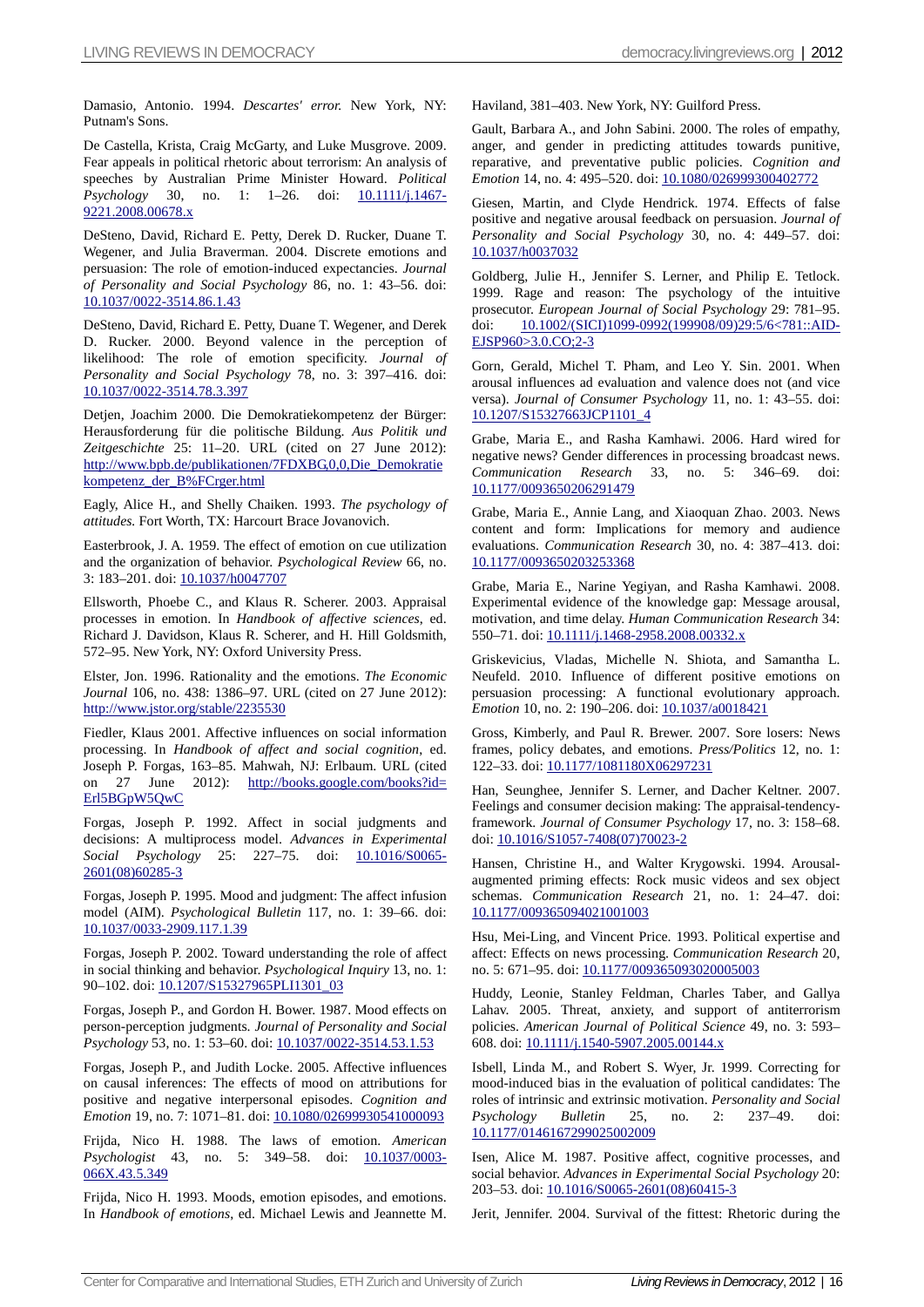course of an election campaign. *Political Psychology* 25, no. 4: 563–75. doi: 10.1111/j.1467-9221.2004.00387.x

Kaid, Lynda L., and Anne Johnston. 1991. Negative versus positive television advertising in U.S. presidential campaigns. *Journal of Communication* 41, no. 3: 53–64. doi: 10.1111/j.1460-2466.1991.tb02323.x

Keltner, Dacher, Phoebe C. Ellsworth, and Kari Edwards. 1993. Beyond simple pessimism: Effects of sadness and anger on social perception. *Journal of Personality and Social Psychology* 64, no. 5: 740–52. doi: 10.1037/0022-3514.64.5.740

Keltner, Dacher, Kenneth D. Locke, and Paul C. Audrain. 1993. The influence of attributions on the relevance of negative feelings to personal satisfaction. *Personality and Social Psychology Bulletin* 19, no. 1: 21–29. doi 10.1177/0146167293191003

Kroeber-Riel, Werner. 1979. Activation research: Psychobiological approaches in consumer research. *Journal of Consumer Research* 5, no. 4: 240–50. URL (cited on 27 June 2012): http://www.jstor.org/stable/2488677

Kühne, Rinaldo, and Christian Schemer. 2011. The emotional effects of news frames on news processing, information seeking, preference formation and expression. *Paper Presented at the Annual Conference of the International Communication Association (ICA), Boston.*

Kühne, R., Schemer, C., Matthes, J., & Wirth, W. (2011). Affective priming in political campaigns: How campaigninduced emotions prime political opinions. *International Journal of Public Opinion Research*, *23*(4), 485–507. doi: 10.1093/ijpor/edr004

Kuykendall, David, and John P. Keating. 1990. Mood and persuasion: Evidence for the differential influence of positive and negative states. *Psychology and Marketing* 7, no. 1: 1–9. doi: 10.1002/mar.4220070102

Lang, Annie. 1990. Involuntary attention and physiological arousal evoked by structural features and emotional content in TV commercials. *Communication Research* 17, no. 3: 275–99. doi: 10.1177/009365090017003001

Lang, Annie. 2000. The limited capacity model of mediated message processing. *Journal of Communication* 50, no. 1: 46– 70. doi: 10.1111/j.1460-2466.2000.tb02833.x

Lang, Annie, Paul Bolls, Robert F. Potter, and Karlynn Kawahara. 1999. The effects of production pacing and arousing content on the information processing of television messages. *Journal of Broadcasting & Electronic Media* 43, no. 4: 451–75. doi: 10.1080/08838159909364504

Lang, Annie, John Newhagen, and Byron Reeves. 1996. Negative video as structure: Emotion, attention, capacity, and memory. *Journal of Broadcasting & Electronic Media* 40, no. 4: 460–77. doi: 10.1080/08838159609364369

Lang, Annie, Robert F. Potter, and Paul D. Bolls. 1999. Something for nothing: Is visual encoding automatic? *Media Psychology* 1: 145–63. doi: 10.1207/s1532785xmep0102\_4

Lang, Annie, Shuhua Zhou, Nancy Schwartz, Paul D. Bolls, and Robert F. Potter. 2000. The effects of edits on arousal, attention, and memory for television messages: When an edit is an edit can an edit be too much? *Journal of Broadcasting & Electronic Media* 44, no. 1: 94–109. doi: 10.1207/s15506878jobem4401\_7

Lau, Richard R., and David P. Redlawsk. 2001. Advantages and disadvantages of cognitive heuristics in political decision making. *American Journal of Political Science* 45, no. 4: 951– 71. URL (cited on 27 June 2012): [http://www.jstor.org/](http://www.jstor.org/stable/2669334)  [stable/2669334](http://www.jstor.org/stable/2669334)

Lazarus, Richard S. 1984. On the primacy of cognition. *American Psychologist* 39, no. 2: 124–29. doi: 10.1037/0003- 066X.39.2.124

Lazarus, Richard S. 1991. *Emotion & adaptation.* Oxford: Oxford University Press: Oxford University Press.

LeDoux, Joseph E. 1999. *The emotional brain: The mysterious underpinnings of emotional life.* London: Phoenix.

Lerner, Jennifer S., Julie H. Goldberg, and Philip E. Tetlock. 1998. Sober second thought: The effects of accountability, anger, and authoritarianism on attributions of responsibility. *Personality and Social Psychology Bulletin* 24, no. 6: 563–74. doi: 10.1177/0146167298246001

Lerner, Jennifer S., Roxana M. Gonzalez, Deborah A. Small, and Baruch Fischoff. 2003. Effects of fear and anger on perceived risks of terrorism: A national field experiment. *Psychological Science* 14, no. 2: 144-50. doi: 10.1111/1467-9280.01433

Lerner, Jennifer S., and Dacher Keltner. 2000. Beyond valence: Toward a model of emotion-specific influences on judgment and choice. *Cognition and Emotion* 14, no. 4: 473–93. doi: 10.1080/026999300402763

Lerner, Jennifer S., and Dacher Keltner. 2001. Fear, anger, and risk. *Journal of Personality and Social Psychology* 81, no. 1: 146–59. doi: 10.1037/0022-3514.81.1.146

Leventhal, Howard, and Klaus Scherer. 1987. The relationship of emotion to cognition: A functional approach to a semantic controversy. *Cognition and Emotion* 1, no. 1: 3–28. doi: 10.1080/02699938708408361

Lieberman, Matthew D., Ruth Gaunt, Daniel T. Gilbert, and Yaacov Trope. 2002. Reflexion and reflection: A social cognitive neuroscience approach to attributional inference. *Advances in Experimental Social Psychology* 34: 199–249. Doi: 10.1016/S0065-2601(02)80006-5

Liu, James H., and Bibb Latané. 1998. The catastrophic link between the importance and extremity of political attitudes. *Political Behavior* 20, no. 2: 105–26. doi: 10.1023/A:1024828729174

Mackie, Diane M., and Leila T. Worth. 1989. Processing deficits and the mediation of positive affect in persuasion. *Journal of Personality and Social Psychology* 57, no. 1: 27–40. doi: 10.1037/0022-3514.57.1.27

Mano, Haim. 1992. Judgments under distress: Assessing the role of unpleasentness and arousal in judgment formation. *Organizational Behavior and Human Decision Processes* 52: 216–45. doi: 10.1016/0749-5978(92)90036-7

Mano, Haim. 1994. Risk-taking, framing effects, and affect. *Organizational Behavior and Human Decision Processes* 57: 38–58. doi: 10.1006/obhd.1994.1003

Marcus, George E. 2000. Emotions in politics. *Annual Review of Political Science* 3: 221–50. doi: 10.1146/annurev.polisci.3.1.221

Marcus, George E. 2002. *The sentimental citizen: Emotion in democratic politics.* University Park, PA: The Pennsylvania State University Press. URL (cited on 27 June 2012): http://books.google.com/books?id=hauXwbE\_LgEC

Marcus, George E., and Michael B. MacKuen. 1993. Anxiety, enthusiasm, and the vote: The emotional underpinnings of learning and involvement during presidential campaigns. *The American Political Science Review* 87, no. 3: 672–85. URL (cited on 27 June 2012): http://www.jstor.org/stable/i352333

Marcus, George E., W. Russell Neumann, and Michael MacKuen. 2000. *Affective intelligence and political judgment.*  Chicago, IL: University of Chicago Press. URL (cited on 27 June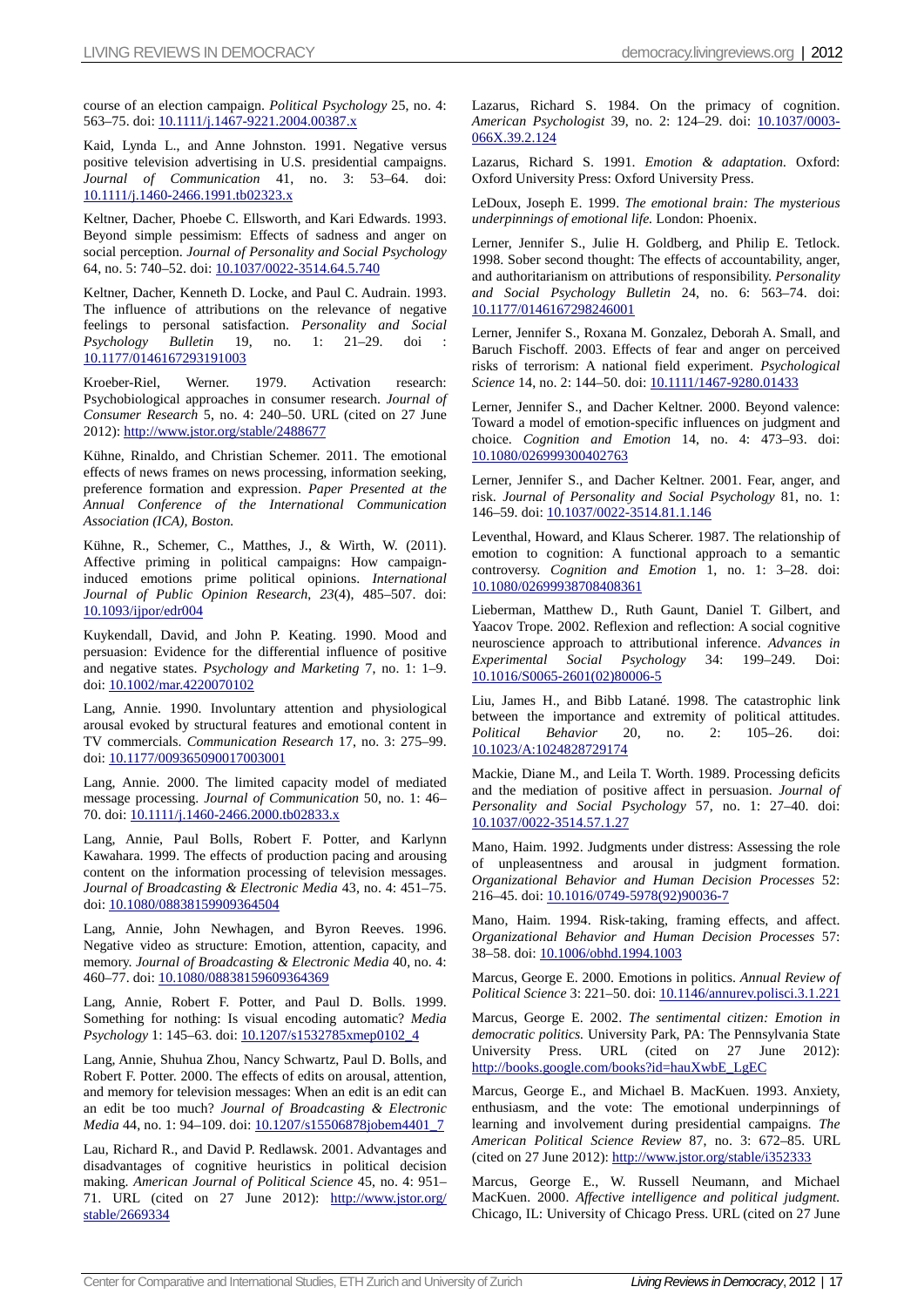## 2012): http://books.google.com/books?id=XkyjBNvlMKQC

Marmor-Lavie, Galit, and Gabriel Weimann. 2005. Measuring emotional appeals in israeli election campaigns. *International Journal of Public Opinion Research* 18, no. 3: 54–74. doi: 10.1093/ijpor/edh108

Martin, Leonard L. 1986. Set/Reset: Use and disuse of concepts in impression formation. *Journal of Personality and Social Psychology* 51, no. 3: 493–504. doi: 10.1037/0022- 3514.51.3.493

Martin, Pearl Y., Jenny Laing, Robin Martin, and Melanie Mitchell. 2005. Caffeine, cognition, and persuasion: Evidence for caffeine increasing the systematic processing of persuasive messages. *Journal of Applied Social Psychology* 35, no. 1: 160– 82. doi: 10.1111/j.1559-1816.2005.tb02098.x

Martinsen, Renate. 2009. Öffentlichkeit in der "Mediendemokratie" aus der Perspektive konkurrierender Demokratietheorien. In *Politik in der Mediendemokratie*, ed. Frank Marcinkowski and Barbara Pfetsch, 37–59. Politische Viertelsjahresschrift. Wiesbaden: VS Verlag.

Mayer, John D., Yvonne N. Gaschke, Debra L. Braverman, and Temperance W. Evans. 1992. Mood-congruent judgment is a general effect. *Journal of Personality and Social Psychology* 63, no. 1: 119–32. doi: 10.1037/0022-3514.63.1.119

McDermott, Rose. 2004. The feeling of rationality: The meaning of neuroscientific advances for political science. *Perspectives on Politics* 2, no. 4: 691–706. doi: 10.1017/S1537592704040459

McHugo, Gregory J., John T. Lanzetta, Denis G. Sullivan, Roger D. Masters, and Basil G. Englis. 1985. Emotional reactions to a political leader's expressive displays. *Journal of Personality and Social Psychology* 49, no. 6: 1513–29. doi: 10.1037/0022- 3514.49.6.1513

Meijnders, Anneloes L., Cees J. H. Midden, and Henk A. M. Wilke. 2001. Role of negative emotion in communication about CO2 risks. *Risk Analysis* 21, no. 5: 955–66. doi: 10.1111/0272- 4332.215164

Mintz, Paul M., and Judson Mills. 1971. Effects of arousal and information about its source upon attitude change. *Journal of Experimental Social Psychology* 7: 561-70. doi: 10.1016/0022-1031(71)90019-9

Mitchell, Monique M. 2000. Able but not motivated? The relative effects of happy and sad mood on persuasive message processing. *Communication Monographs* 67, no. 2: 215–26. doi: 10.1080/03637750009376505

Nabi, Robin L. 1999. A cognitive-functional model for the effects of discrete negative emotions on information processing, attitude change, and recall. *Communication Theory* 9, no. 3: 292–320. doi: 10.1111/j.1468-2885.1999.tb00172.x

Nabi, Robin L. 2002. Anger, fear, uncertainty, and attitudes: A test of the cognitive-functional model. *Communication Monographs* 69, no. 3: 204–16. doi: 10.1080/03637750216541

Nabi, Robin L. 2003. Exploring the framing effects of emotions: Do discrete emotions differently influence information accessibility, information seeking, and policy preference.<br> *Communication Research*,  $30(2)$ , 224-247. Doi: *Communication Research, 30*(2), 224-247. Doi: 10.1177/0093650202250881

Nabi, Robin L. 2009. Emotion and media effects. In *The SAGE handbook of media processes and effects*, ed. Robin L. Nabi and Mary B. Oliver, 205–21. Thousand Oaks, CA: Sage. URL (cited on 27 June 2012): [http://books.google.com/](http://books.google.com/books?id=NmpHjF-XU5AC)  [books?id=NmpHjF-XU5AC](http://books.google.com/books?id=NmpHjF-XU5AC)

Nerb, Josef. 2000. *Die Bewertung von Umweltschäden: Kognitive und emotionale Folgen von Medienmeldungen.* Bern: Hans Huber.

Nerb, Josef, and Hans Spada. 2001. Evaluation of environmental problems: A coherence model of cognition and emotion. *Cognition and Emotion* 15, no. 4: 521–51. doi: 10.1080/02699930126254

Newhagen, John E., and Byron Reeves. 1992. The evening's bad news: Effects of compelling negative television news images on memory. *Journal of Communication* 42, no. 2: 25–41. doi: 10.1111/j.1460-2466.1992.tb00776.x

Ortony, Andrew, Gerald L. Clore, and Allan Collins. 1988. *The cognitive structure of emotions.* Cambridge: Cambridge University Press. URL (cited on 27 June 2012): http://books.google.com/books?id=dA3JEEAp6TsC

Ottati, Victor C., and Linda M. Isbell. 1996. Effects of mood during exposure to target information on subsequently reported judgments: An on-line model of misattribution and correction. *Journal of Personality and Social Psychology* 71, no. 1: 39–53. doi: 10.1037/0022-3514.71.1.39

Otto, Jürgen H., Harald A. Euler, and Heinz Mandl, eds. 2000. *Emotionspsychologie: Ein Handbuch.* Weinheim: Psychologie Verlags Union.

Park, Jaihyun, and Mahzarin R. Banaji. 2000. Mood and heuristics: The influence of happy and sad states on sensitivity and bias in stereotyping. *Journal of Personality and Social Psychology* 78, no. 6: 1005–23. doi: 10.1037/0022-3514.78.6.1005

Perrott, David A., and Galen V. Bodenhausen. 2002. The way you make me feel: Integral affective influences on interpersonal behavior. *Psychological Inquiry* 13, no. 1: 84–86. doi: 10.1207/S15327965PLI1301\_02

Petty, Richard E., Faith Gleicher, and Sara M. Baker. 1991. Multiple roles for affect in persuasion. In *Emotion and social judgments*, ed. Joseph P. Forgas, 181–200. Oxford: Pergamon Press. URL (cited on 27 June 2012): http://books.google.com/books?id=WYe1v5qQTP8C

Petty, Richard E., David W. Schumann, Steven A. Richman, and Alan J. Strathman. 1993. Positive mood and persuasion: Different roles for affect under high- and low-elaboration conditions. *Journal of Personality and Social Psychology* 64, no. 1: 5–20. doi: 10.1037/0022-3514.64.1.5

Pham, Michel T. 1992. Effects of involvement, arousal, and pleasure on the recognition of sponsorship stimuli. *Advances in Consumer Research* 19: 85–93.

Phelps, Elizabeth A. 2004. Human emotion and memory: Interactions of the amygdala and hippocampal complex. *Current Opinion in Neurobiology* 14: 198–202. doi 10.1016/j.conb.2004.03.015

Raghunathan, Rajagopal, and Michel T. Pham. 1999. All negative moods are not equal: Motivational influences of anxiety and sadness on decision making. *Organizational Behavior and Human Decision Processes* 79, no. 1: 56–77. doi: 10.1006/obhd.1999.2838

Raghunathan, Rajagopal, Michel T. Pham, and Kim P. Corfman. 2006. Informational properties of anxiety and sadness, and displaced coping. *Journal of Consumer Research* 32: 596–601. URL (cited on 27 June 2012): [http://www.jstor.org/stable/](http://www.jstor.org/stable/%2010.1086/jcr.2006.32.issue-4)  [10.1086/jcr.2006.32.issue-4](http://www.jstor.org/stable/%2010.1086/jcr.2006.32.issue-4)

Rahn, Wendy M. 2000. Affect as information: The role of public mood in political reasoning. In *Elements of reason: Cognition, choice, and the bounds of rationality*, ed. Arthur Lupia, Matthew D. McCubbins, and Samuel L. Popkin, 130–50. Cambridge: Cambridge University Press. URL (cited on 27 June 2012):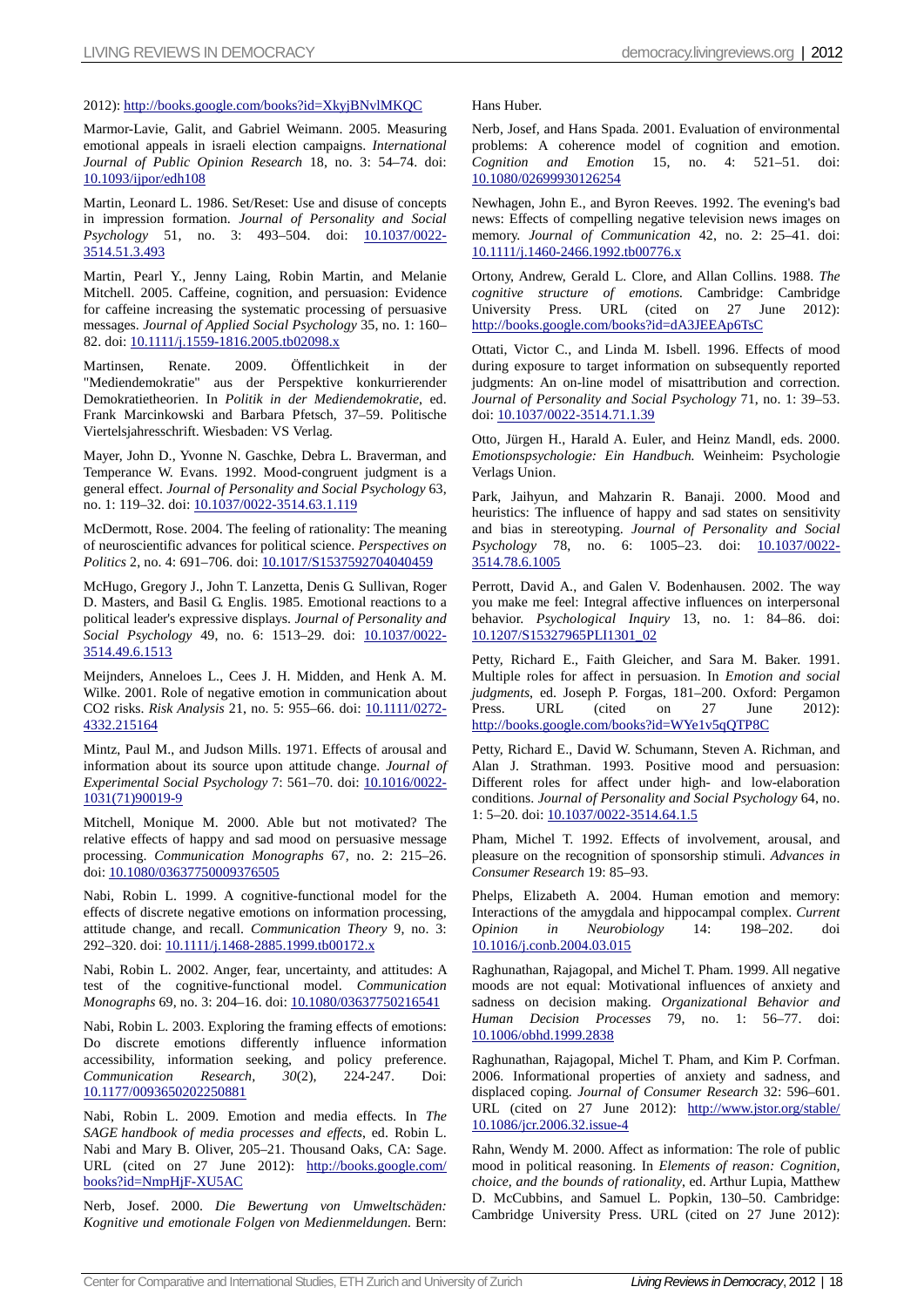#### http://books.google.com/books?id=oXC40W4HmaIC

Reisenzein, Rainer. 1994. Pleasure-arousal theory and the intensity of emotions. *Journal of Personality and Social Psychology* 67, no. 3: 525–39. doi: 10.1037/0022- 3514.67.3.525

Roseman, Ira J. 2001. A model of appraisal in the emotion system: Integrating research, theory, and applications. In *Appraisal processes in emotion: Theory, methods, research*, ed. Klaus R. Scherer, Angela Schorr, and Tom Johnstone, 68–91. New York, NY: Oxford University Press.

Roseman, Ira J., Cynthia Wiest, and Tamara S. Swartz. 1994. Phenomenology, behaviors, and goals differentiate discrete emotions. *Journal of Personality and Social Psychology* 67, no. 2: 206–21. doi: 10.1037/0022-3514.67.2.206

Russell, James A. 1980. A circumplex model of affect. *Journal of Personality and Social Psychology* 39, no. 6: 1161–78. doi: 10.1037/h0077714

Russell, James A. 2003. Core affect and the psychological construction of emotion. *Psychological Review* 110, no. 1: 145– 72. doi: 10.1037/0033-295X.110.1.145

Russell, James A., and Lisa Feldman Barrett. 1999. Core affect, prototypical emotional episodes, and other things called emotion: Dissecting the elephant. *Journal of Personality and Social Psychology* 76, no. 5: 805–19. doi: 10.1037/0022- 3514.76.5.805

Sanbonmatsu, David M., and Frank R. Kardes. 1988. The effects of physiological arousal on information processing and persuasion. *Journal of Consumer Research* 15, no. 3: 379–85. URL (cited on 27 June 2012): [http://www.jstor.org/](http://www.jstor.org/%20stable/2489472)  [stable/2489472](http://www.jstor.org/%20stable/2489472)

Schachter, Stanley, and Jerome E. Singer. 1962. Cognitive, social, and physiological determinants of emotional state. *Psychological Review* 69, no. 5: 379–99. doi: 10.1037/h0046234

Schemer, Christian. 2009. *Politische Kampagnen für Herz und Verstand: Affektive und kognitive Einflüsse der Massenmedien auf politische Einstellungen.* Reihe Rezeptionsforschung 19. Baden-Baden: Nomos.

Schenk, Michael. 2007. *Medienwirkungsforschung.* 3rd ed. Tübingen: Mohr Siebeck. URL (cited on 27 June 2012): http://books.google.com/books?id=kEO\_uyBt-1AC

Schoen, Harald. 2006. Beeinflusst Angst politische Einstellungen? Eine Analyse der öffentlichen Meinung während des Golfrkiegs 1991. *Politische Vierteljahresschrift* 47, no. 3: 441–64. doi: 10.1007/s11615-006-0082-2

Schwarz, Norbert. 1990. Feelings as information: Informational and motivational functions of affective states. In *Handbook of motivation and cognition: Foundations of social behavior*, ed. E. Tory Higgins and Richard M. Sorrentino, 527–61. New York, NY: Guilford Press.

Schwarz, Norbert. 2001. Feelings as information: Implications for affective influences on information processing. In *Theories of mood and cognition: A user's handbook*, ed. Leonard L. Martin and Gerald L. Clore, 159–76. Mahwah, NJ: Erlbaum. URL (cited on 27 June 2012): [http://books.google.com/](http://books.google.com/books?id=ZVZGeyTcCwwC&pg)  [books?id=ZVZGeyTcCwwC&pg](http://books.google.com/books?id=ZVZGeyTcCwwC&pg)

Schwarz, Norbert, and Gerald L. Clore. 1983. Mood, misattribution, and judgments of well-being: Informative and directive functions of affective states. *Journal of Personality*  and Social Psychology 45, no. 3: 513-23. doi: 10.1037/0022-3514.45.3.513

Schwarz, Norbert, and Gerald L. Clore. 1988. How do I feel

about it? The informative function of affective states. In *Affect, cognition, and social behavior: New evidence and integrative attempts*, ed. Klaus Fiedler and Joseph P. Forgas, 44–62. Toronto: Hogrefe.

Schwarz, Norbert, and Gerald L. Clore. 2003. Mood as information: 20 years later. *Psychological Inquiry* 14, no. 3&4: 296–303. doi: 10.1207/S15327965PLI1403&4\_20

Simmons, Robert F., Benjamin H. Detenber, Thomas M. Roedema, and Jason E. Reiss. 1999. Emotion processing in three systems: The medium and the message. *Psychophysiology* 36: 619–27. doi: 10.1111/1469-8986.3650619

Sinclair, Robert C., Curt Hoffman, Melvin M. Mark, Leonard L. Martin, and Tracie L. Pickering. 1994. Construct accessibility and the misattribution of arousal: Schacter and Singer revisited. Psychological Science 5, no. 1: 15-19. doi: 10.1111/j.1467-9280.1994.tb00607.x

Small, Deborah A., and Jennifer S. Lerner. 2008. Emotional policy: Personal sadness and anger shape judgments about a welfare case. *Political Psychology* 29, no. 2: 149–68. doi: 10.1111/j.1467-9221.2008.00621.x

Small, Deborah A., Jennifer S. Lerner, and Baruch Fischoff. 2006. Emotion priming and attributions for terrorism: Americans' reactions in a national field experiment. *Political Psychology* 27, no. 2: 289–98. doi: 10.1111/j.1467-9221.2006.00007.x

Smith, Craig A., and Phoebe C. Ellsworth. 1985. Patterns of cognitive appraisal in emotion. *Journal of Personality and Social Psychology* 48, no. 4: 813–38. doi: 10.1037/0022-3514.48.4.813

Smith, Eliot R., and Jamie DeCoster. 2000. Dual-process models in social and cognitive psychology: Conceptual integration and links to underlying memory systems. *Personality and Social Psychology Review* 4, no. 2: 108–31. doi: 10.1207/S15327957PSPR0402\_01

Smith, Eliot R., and Roland Neumann. 2005. Emotion processes considered from the perspective of dual-process models. In *Emotion and consciousness*, ed. Lisa Feldman Barrett, Paula M. Niedenthal, and Piotr Winkielman, 287–311. New York, NY: Guilford Press. URL (cited on 27 June 2012): http://books.google.com/books?id=eNsJy2sE7e8C

Sonnemans, Joep, and Nico H. Frijda. 1994. The structure of subjective emotional intensity. *Cognition and Emotion* 8, no. 4: 329–50. doi: 10.1080/02699939408408945

Stangor, Charles. 1990. Arousal, accessibility of trait constructs and person perception. *Journal of Experimental Social Psychology* 26: 305–21. doi: 10.1016/0022-1031(90)90041-J

Storbeck, Justin, and Gerald L. Clore. 2008. Affective arousal as information: How affective arousal influences judgments, learning, and memory. *Social and Personality Psychology Compass* 2, no. 5: 1824–43. Doi: 10.1111/j.1751- 9004.2008.00138.x

Stroessner, Steven J., and Diane M. Mackie. 1992. The impact of induced affect on the perception of variability in social groups. *Personality and Social Psychology Bulletin* 18, no. 5: 546–54. doi: 10.1177/0146167292185004

Thayer, Robert E. 1978. Toward a psychological theory of multidimensional activation (arousal). *Motivation and Emotion* 2, no. 1: 1-34. doi: 10.1007/BF00992729

Tiedens, Larissa Z. 2001. The effect of anger on the hostile inferences of aggressive and nonaggressive people: Specific emotions, cognitive processing, and chronic accessibility. *Motivation and Emotion* 25, no. 3: 233–51. doi: 10.1023/A:1012224507488

Tiedens, Larissa Z., and Susan Linton. 2001. Judgment under